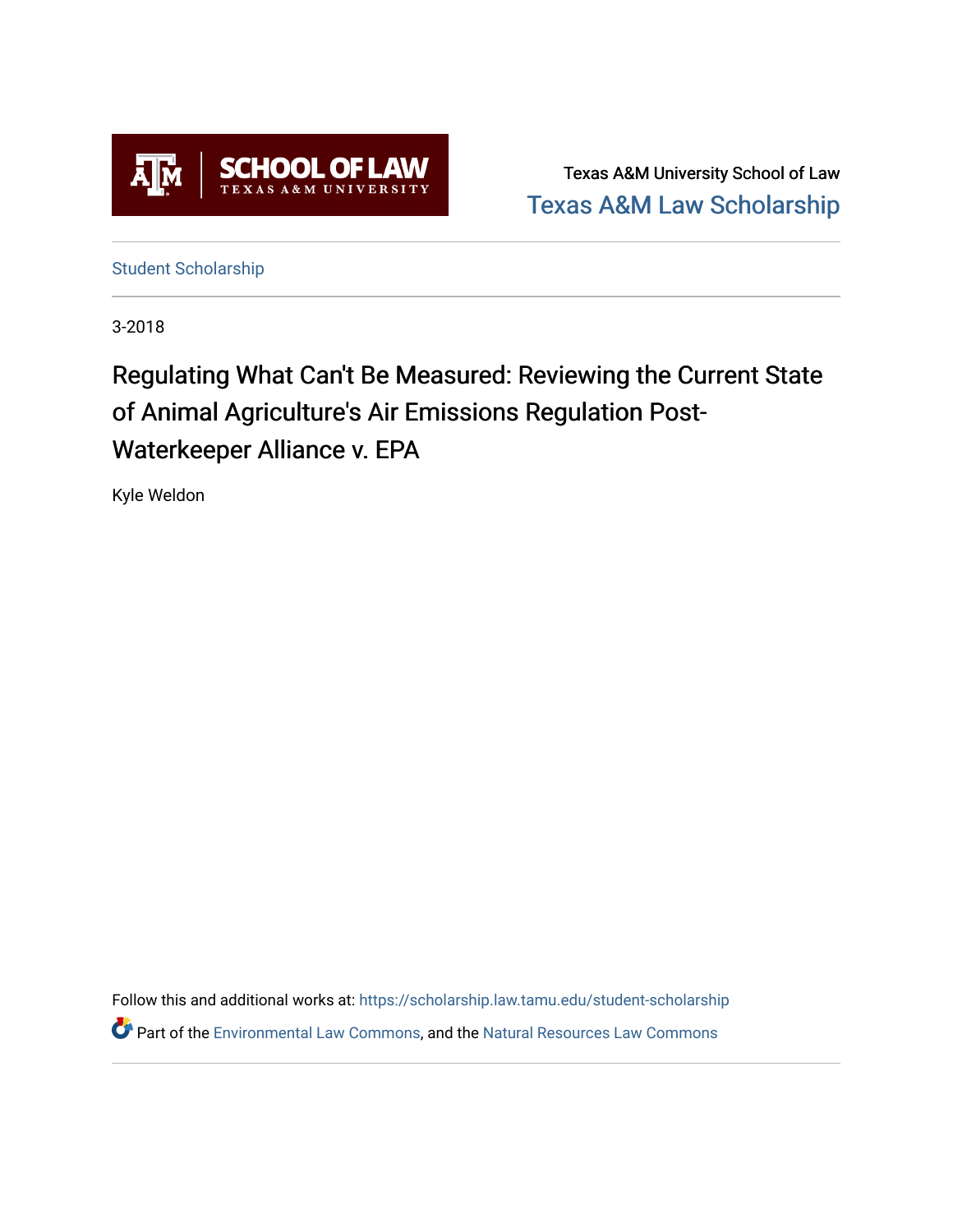# **REGULATING WHAT CAN'T BE MEASURED: REVIEWING THE CURRENT STATE OF ANIMAL AGRICULTURE'S AIR EMISSIONS REGULATION POST-***WATERKEEPER ALLIANCE V. EPA*

# *Kyle K. Weldon[\\*](#page-1-0)*

| I. Overview of Today's Modern Animal Agricultural Industry249         |  |
|-----------------------------------------------------------------------|--|
|                                                                       |  |
|                                                                       |  |
| C. Air Emissions of Ammonia and Hydrogen Sulfide from Animal          |  |
|                                                                       |  |
|                                                                       |  |
|                                                                       |  |
| II. Current Regulation of CAFOs Under Federal Air Emissions Standards |  |
| A. Comprehensive Environmental Response, Compensation, and            |  |
| B. Emergency Planning and Community Right-to-Know Act256              |  |
| C. Continuous Releases Under CERCLA and EPCRA256                      |  |
| D. Enforcement and Potential Liabilities Under CERCLA and EPCRA       |  |
|                                                                       |  |
|                                                                       |  |

<span id="page-1-0"></span><sup>\*</sup> Texas A&M University School of Law, J.D. 2018. I would like to thank Professor Vanessa Casado Perez for her guidance and feedback throughout the process of writing this article, and Adjunct Professor Jim Bradbury for helping to instill in me a passion for where environmental law and agriculture intersect. I would also like to thank my wife, Allison, for her love, patience, and willingness to always read my work.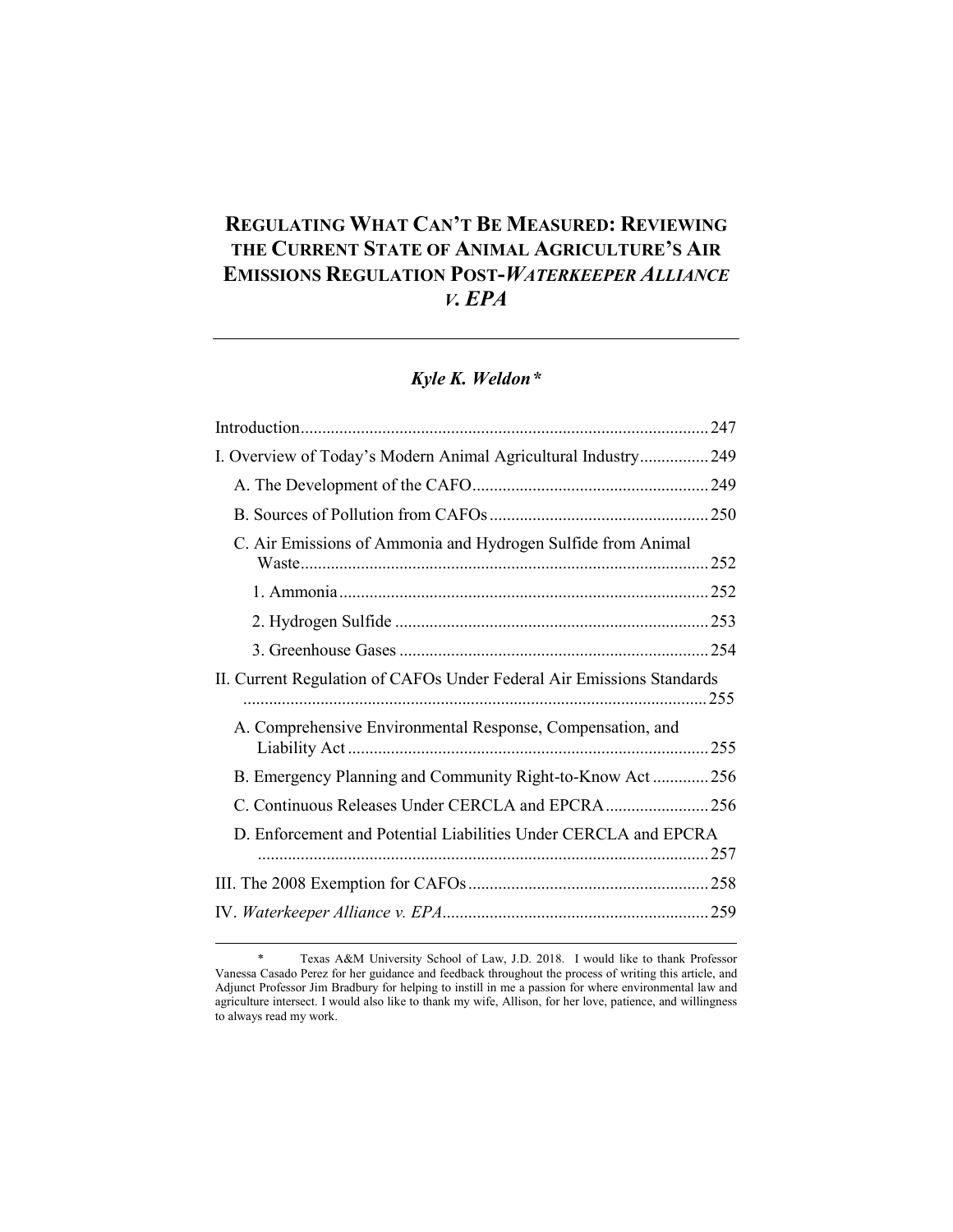| 2018] | Regulating What Can't Be Measured                         | 247 |
|-------|-----------------------------------------------------------|-----|
|       |                                                           |     |
|       |                                                           |     |
|       |                                                           |     |
|       |                                                           |     |
|       | C. What Can Be Done in the Long Term with These Reporting |     |
|       |                                                           |     |
|       | 2. Congressional Amendments to CERCLA and EPCRA 268       |     |
|       |                                                           |     |
|       |                                                           |     |

#### **INTRODUCTION**

If the wind blows from the right direction in Amarillo, Texas, there is a distinctive odor that the locals affectionately refer to as the "smell of money." The "smell" they are referring to originates from the manure at the many cattle feedlots southwest of town, a major industry in the Texas Panhandle.<sup>[1](#page-2-0)</sup> This aroma has reached all the way to Washington D.C. In April of 2017, the D.C. Circuit Court of Appeals issued a ruling that encumbered these feedlots with regulatory uncertainty—a place no regulated industry wants to be.<sup>[2](#page-2-1)</sup> While confined animal feeding operations (CAFOs) are normally exempt from federal environmental regulations, in *Waterkeeper Alliance v. EPA* the CAFOs were unable to sidestep the D.C. Circuit's application of two federal statutes.<sup>[3](#page-2-2)</sup>

Under *Waterkeeper Alliance v. EPA*, CAFOs, such as the Panhandle feedlots, are required by federal law to report to national, state, and local emergency agencies if their operations release a certain amount of hazardous substances in a twenty-four hour period.<sup>[4](#page-2-3)</sup> While CAFOs do emit

<span id="page-2-0"></span><sup>1.</sup> Amarillo Magazine, *Reason No. 8: Because we Live in the Beef Capital of the World,* AMARILLO.COM (Feb. 22, 2013, 8:14 PM) http://amarillo.com/national/2013-02-22/reason-no-8 because-we-live-beef-capital-world [https://perma.cc/79CF-2R5Y].

<span id="page-2-1"></span><sup>2.</sup> *See* Waterkeeper All. v. Envtl. Prot. Agency, 853 F.3d 527, 537–38 (D.C. Cir. 2017) (holding that the EPA acted erroneously when exempting CAFOs from environmental reporting requirements for notice of hazardous substance releases).

<span id="page-2-3"></span><span id="page-2-2"></span><sup>3.</sup> *See e.g.*, Linda M. Thompson, *A Breath of Fresh Air: Methods and Obstacles for Achieving Air Pollution Reduction in Washington Factory Farm Communities*, 1 WASH. J. ENVTL. L. & POL'Y 130, 141–49 (2011) (discussing various federal environmental statutes and exemptions for CAFOs).

<sup>4.</sup> *Waterkeeper All.*, 853 F.3d at 535–36.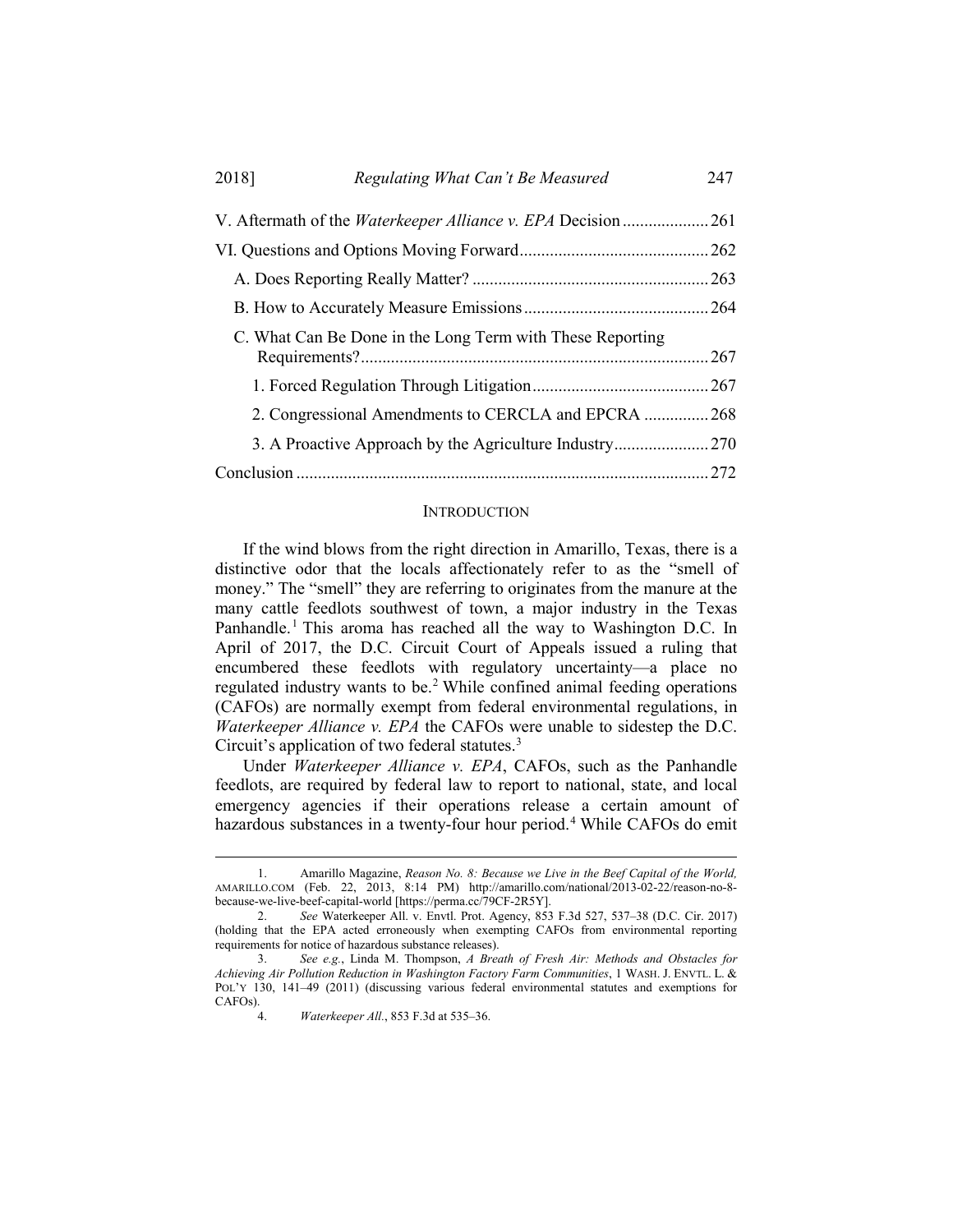hazardous substances (ammonia and hydrogen sulfide), there is a catch-22—the EPA does not know how to accurately estimate or measure these emissions.[5](#page-3-0) The *Waterkeeper Alliance* decision was originally stayed until May 1, 2018, meaning that AFO operators who failed to report when the stay was lifted would risk potential lawsuits from environmental groups and civil penalties. [6](#page-3-1) However, on March 23, 2018, Congress enacted the Consolidated Appropriations Act, 2018, ("Omnibus Bill") which exempts the reporting of "air emissions from animal waste at farms."[7](#page-3-2) The inclusion of this exemption in this legislation has been seen as a massive victory for the agriculture industry. $8<sup>8</sup>$  $8<sup>8</sup>$ 

While the Omnibus Bill may now provide CAFOs with a shield from reporting requirements, this article reviews the history behind production agriculture's air emissions regulation challenges and why this issue still matters moving forward. Part I provides an overview of today's modern animal agricultural industry, looking at how CAFOs have grown in size in recent years and the potential air pollution issues that stem from that growth. Part II analyzes the current state of federal air emissions regulations impacting CAFOs, focusing on the Comprehensive Environmental Response, Compensation, and Liability Act (CERCLA) and the Emergency Planning and Community Right-to-Know Act (EPCRA).<sup>[9](#page-3-4)</sup> Part III examines the EPA's final rule from 2008 that exempted CAFOs from the reporting requirements under CERCLA, and the Agency's reasons for this exemption. [10](#page-3-5) Part IV reviews *Waterkeeper Alliance v. EPA*, the D.C. Circuit's recent decision that vacated the EPA's 2008 final rule and requires CAFOs to comply with the reporting requirements under both CERCLA and EPCRA.[11](#page-3-6) Part V discusses the aftermath of the *Waterkeeper Alliance* decision, the EPA's attempt at providing guidance for the agriculture industry to comply with the rule, and Congress's eleventh hour action that

<sup>5.</sup> *Id.* at 531.

<span id="page-3-1"></span><span id="page-3-0"></span><sup>6.</sup> *CERCLA and EPCRA Reporting Requirements for Air Releases of Hazardous from Animal Waste at Farms*, ENVTL. PROTECTION https://www.epa.gov/epcra/cercla-and-epcra-reporting-requirements-air-releases-hazardous-substancesanimal-waste-farms [https://perma.cc/D8X5-SAD6] (last updated Aug. 30, 2018) [hereinafter EPA, CERCLA/EPCRA 2018 GUIDANCE DOCUMENT].

<sup>7.</sup> Consolidated Appropriations Act, 2018, H.R. 1625, 115th Cong. (2d Sess. 2018).<br>8. Burt Rutherford, Trump Signs Omnibus Spending Bill, Ag Approves, BEEE (Mar.

<span id="page-3-3"></span><span id="page-3-2"></span><sup>8.</sup> Burt Rutherford, *Trump Signs Omnibus Spending Bill, Ag Approves*, BEEF (Mar. 23, 2018) http://www.beefmagazine.com/business/trump-signs-omnibus-spending-bill-ag-approves [https://perma.cc/CA2F-KP3S].

<span id="page-3-6"></span><span id="page-3-5"></span><span id="page-3-4"></span><sup>9.</sup> Comprehensive Environmental. Response, Compensation, and Liability Act, 42 U.S.C. § 9603 (2012); Emergency Planning and Community Right-to-Know Act, Emergency Planning and Community Right-to-Know Act, 42 U.S.C. § 11004 (2010).

<sup>10.</sup> CERCLA/EPCRA Administrative Reporting Exemption for Air Releases of Hazardous

Substances from Animal Waste at Farms, 73 Fed. Reg. 76,948, 76,948 (Dec. 18, 2008).

<sup>11.</sup> *Waterkeeper All.*, 853 F.3d at 537–38.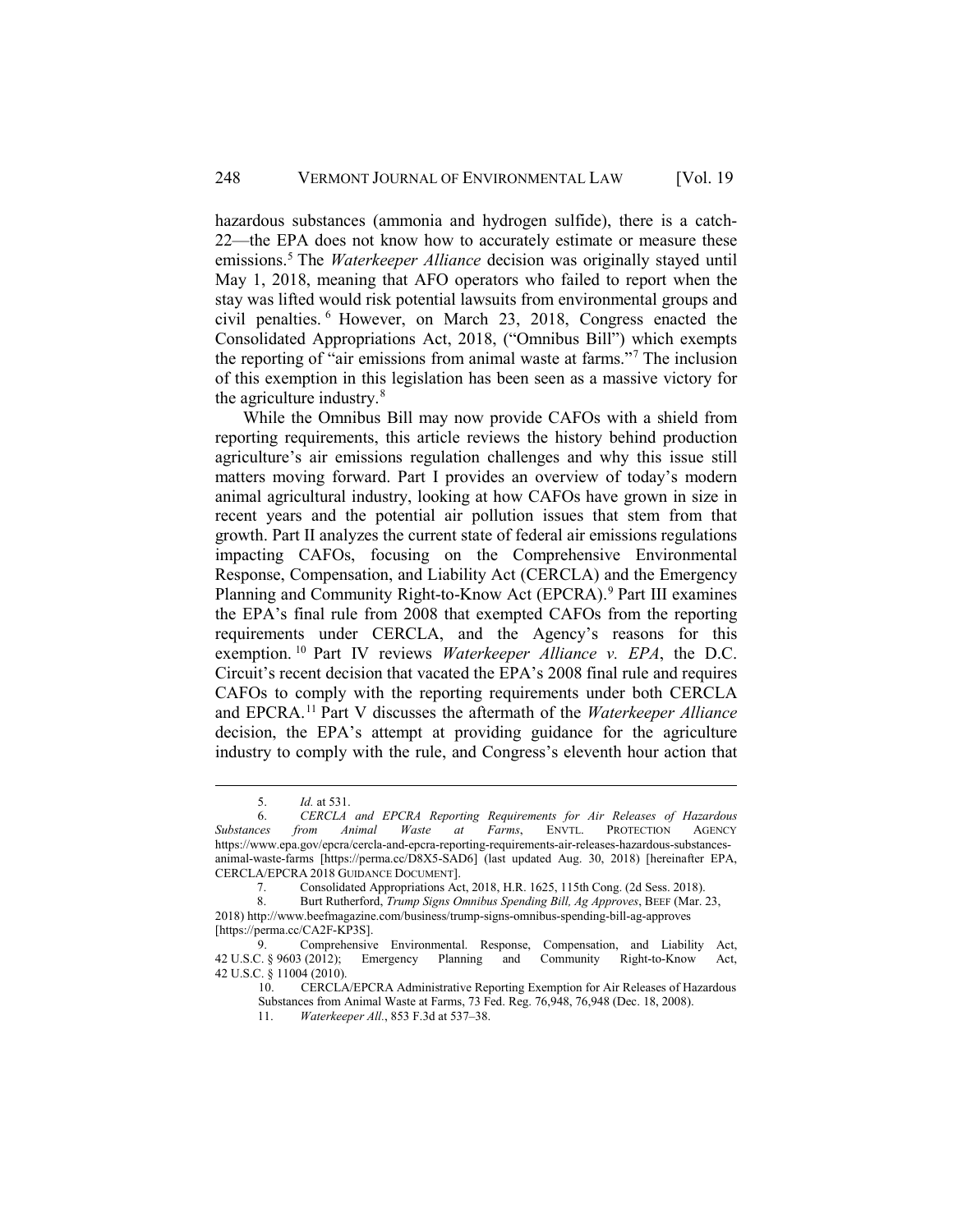provides CAFOs with an exemption from reporting. [12](#page-4-0) Finally, Part VI considers the questions and options moving forward for the agriculture industry in the wake of these air emissions decisions.

#### I. OVERVIEW OF TODAY'S MODERN ANIMAL AGRICULTURAL INDUSTRY

#### *A. The Development of the CAFO*

Over the past half-century there has been a notable shift in Americans' connection with the production of the food they consume. [13](#page-4-1) Historically, agricultural production has been land and "labor intensive, [taking] place on many small, diversified farms in rural areas where more than half of the U.S. population lived." [14](#page-4-2) In contrast, today's agricultural production industry consists of a smaller number of larger, more "specialized farms in rural areas where less than a fourth of the U.S. population lives."[15](#page-4-3) In 2012, less than one percent of the U.S. population participated in agriculture.<sup>[16](#page-4-4)</sup> Yet, as the number of individuals who raise and grow our nation's food and fiber have decreased, modern agricultural production practices have allowed the livestock agriculture industry to remain a significant portion of the U.S. economy.<sup>[17](#page-4-5)</sup> The average size of livestock production operations increased in the aggregate because of the expanded use of technologies, growing international demand, and vertical integration within species production.[18](#page-4-6)

These more modern and larger scale livestock feeding operations, such as feedlots, dairies, and commercial pork and poultry farms, are generally

<sup>12.</sup> EPA, CERCLA/EPCRA 2018 GUIDANCE DOCUMENT, *supra* note 6.

<span id="page-4-1"></span><span id="page-4-0"></span><sup>13.</sup> *See generally* INST. OF MED. AND NAT'L RES. COUNCIL, A FRAMEWORK FOR ASSESSING THE EFFECTS OF THE FOOD SYSTEM 32, 42 (Malden C. Nesheim et al. eds., 2015) (discussing shifts in agricultural practices in the last 50 years); Michelle B. Nowlin, *Sustainable Production of Swine: Putting Lipstick on a Pig*, 37 Vt. L. Rev. 1079, 1081–83 (2013) (providing an overview of the evolution of production agriculture); Linda M. Thompson, *supra* note 3, at 130, 132 (describing the change in agricultural production techniques since World War II).<br>
14 Farming and Farm Income, ECON, RES, SERV, U

<sup>14.</sup> *Farming and Farm Income*, ECON. RES. SERV., U.S. DEP'T. OF AGRIC.,

<span id="page-4-2"></span>https://www.ers.usda.gov/data-products/ag-and-food-statistics-charting-the-essentials/farming-andfarm-income/ [https://perma.cc/CB9M-KVET] (last updated Aug. 30, 2018).

<sup>15.</sup> *Id.*

<span id="page-4-4"></span><span id="page-4-3"></span>See U.S. DEP'T OF AGRIC., ACH12-3, FARM DEMOGRAPHICS (2014) https://www.agcensus.usda.gov/Publications/2012/Online\_Resources/Highlights/Farm\_Demographics/ [https://perma.cc/QE7U-KPLA] (stating there were 3.2 million farmers in the United States in May 2014); U.S. and World Population Clock, U.S. CENSUS BUREAU, https://www.census.gov/popclock/ [https://perma.cc/4HZX-GDFM] (last visited July 24, 2018) (stating that the estimated total U.S. population was 318 million in May 2014).<br>17. See NAT'L RESEARCH CO

<span id="page-4-6"></span><span id="page-4-5"></span>See NAT'L RESEARCH COUNCIL, AIR EMISSIONS FROM ANIMAL FEEDING OPERATIONS: CURRENT KNOWLEDGE, FUTURE NEEDS 26 (2003) (discussing the role of livestock agriculture as a driver of the agricultural economy).

<sup>18.</sup> *Id.* at 29–30.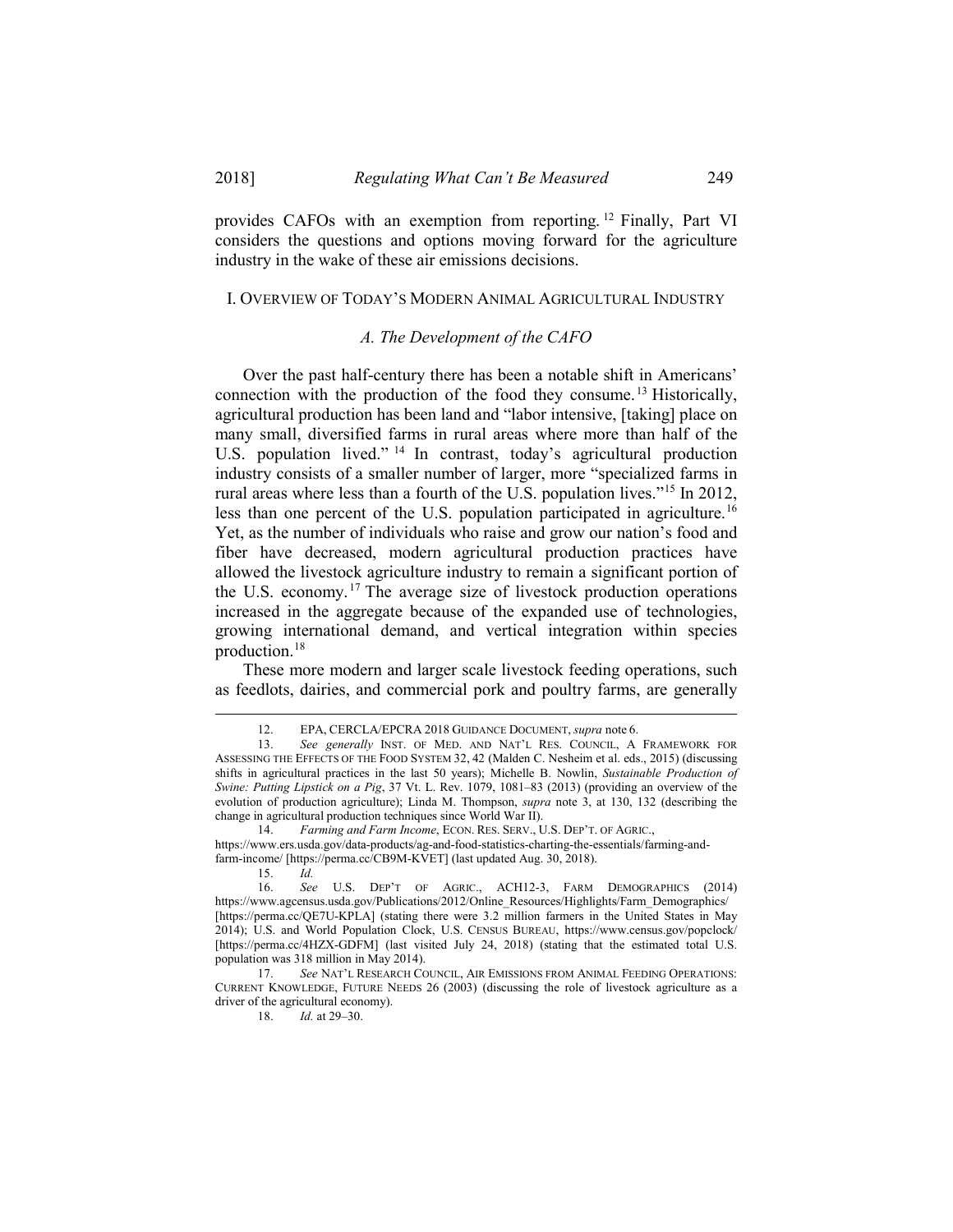referred to as AFOs. An AFO is defined as an operation that "(1) raise[s] animals in a confined situation for a total of 45 days or more during a 12 month period and (2) brings feed to the animals rather than having the animals graze or seek feed in pastures and fields or on rangeland."[19](#page-5-0) Today, there are "approximately 450,000 AFOs in the United States."[20](#page-5-1) CAFOs are simply larger AFOs.<sup>[21](#page-5-2)</sup> The EPA defines a CAFO as an operation that houses over "1000 head of beef cattle, 700 dairy cows, 2500 swine weighing more than 55 [pounds], 125 thousand broiler chickens, or 82 thousand laying hens or pullets[] confined on site for more than 45 days during the year."<sup>22</sup>

# *B. Sources of Pollution from CAFOs*

Unlike other industries, agricultural operations have traditionally been exempted under numerous federal environmental laws.<sup>[23](#page-5-4)</sup> Both state and federal governments have tended to spend most of their efforts regulating polluters that are more visible—"factories, waste treatment plants, motor vehicles—than on smaller and more dispersed sources such as farms."[24](#page-5-5) In addition (and unlike the aforementioned sources of pollution), the majority of CAFOs are open-air systems, which makes monitoring and measuring actual releases of pollutants into the environment extremely difficult.<sup>[25](#page-5-6)</sup> Also, air emissions that stem from livestock and poultry production "are generally more complex than those from industrial sources because of the numerous biological processes involved."[26](#page-5-7)

<span id="page-5-0"></span><sup>19.</sup> U.S. GOV'T ACCOUNTABILITY OFF. GAO-08-944 CONCENTRATED ANIMAL FEEDING OPERATIONS: EPA NEEDS MORE INFORMATION AND A CLEARLY DEFINED STRATEGY TO PROTECT AIR AND WATER QUALITY FROM POLLUTANTS OF CONCERN 1 (2008) [hereinafter GOA-08-944] (citing to 40 C.F.R. § 122.23(b) (2017)).

<span id="page-5-1"></span><sup>20.</sup> NAT. RESOURCES CONSERVATION SERV., U.S. DEP'T AGRIC., ANIMAL FEEDING OPERATIONS, https://www.nrcs.usda.gov/wps/portal/nrcs/main/national/plantsanimals/livestock/afo/ [https://perma.cc/LXJ2-QE5V] [hereinafter AFOs] (last visited Feb. 9, 2018).

<sup>21.</sup> GOA-08-944, *supra* note 19.

<sup>22.</sup> AFOs, *supra* note 20.

<span id="page-5-4"></span><span id="page-5-3"></span><span id="page-5-2"></span><sup>23.</sup> *See generally* J.B. Ruhl, *Farms, Their Environmental Harms, and Environmental Law*, 27 ECOLOGY L.Q. 263, 267 (2000) ("Congress has actively …[decided] to exclude farms and farming from the burdens of federal environmental law.").

<span id="page-5-5"></span><sup>24.</sup> CLAUDIA COPELAND, CONG. RES. SERV., RL 32948, AIR QUALITY ISSUES AND ANIMAL AGRICULTURE: A PRIMER 7 (2014) [hereinafter COPELAND, PRIMER].

<span id="page-5-7"></span><span id="page-5-6"></span><sup>25.</sup> N.A. COLE ET AL., U.S. DEP'T. AGRIC., AUDITING AND ASSESSING AIR QUALITY IN CONCENTRATED FEEDING OPERATIONS 2 (2008), ("Measuring atmospheric emissions is difficult and entails 2 major challenges: 1) measuring the concentration; and 2) estimating the flux to the atmosphere based on direct measurement or on a flux model that describes or simulate the turbulent dispersion of gases and particulates.").

<sup>26.</sup> *Id.* at 4.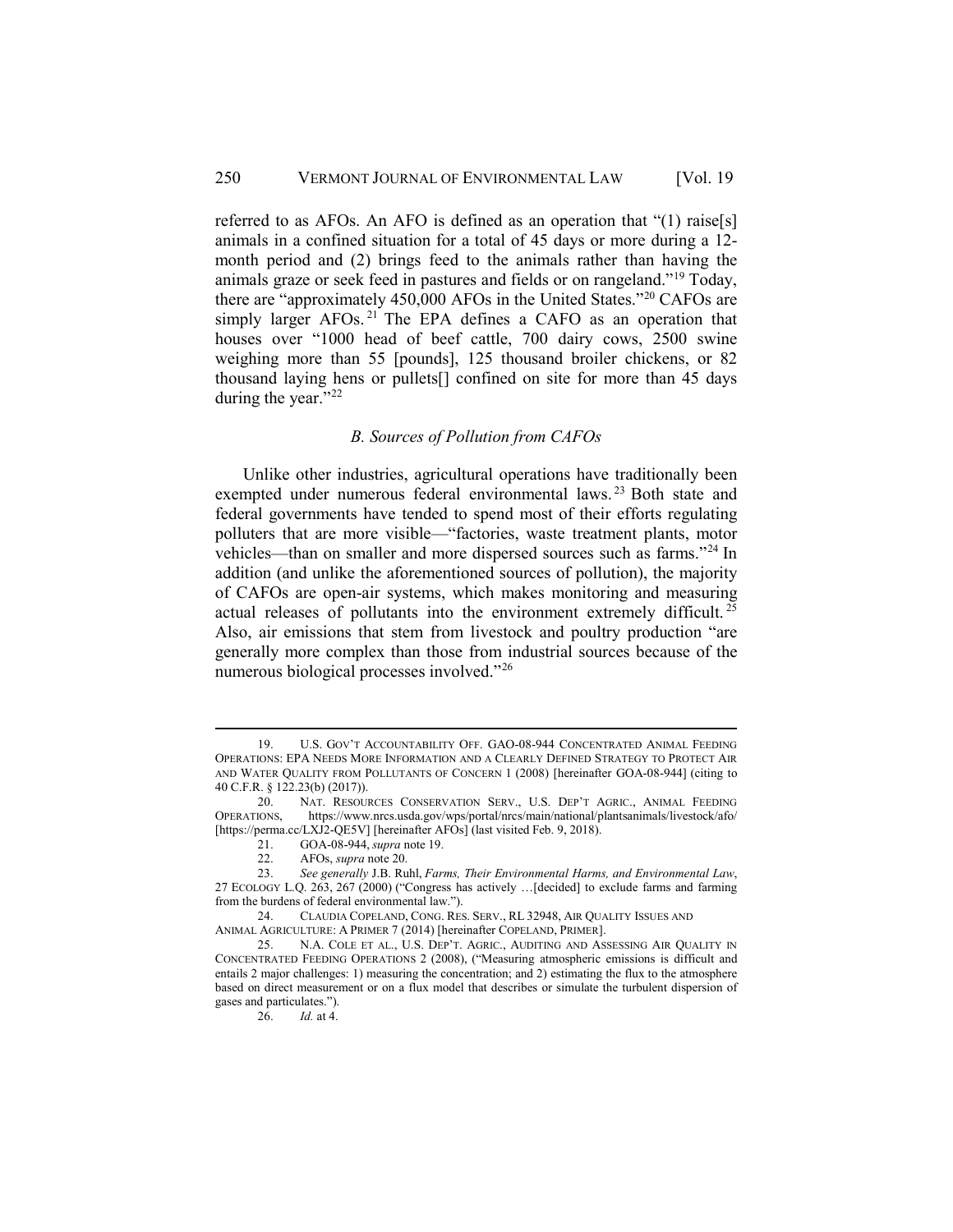However, as CAFOs grow in size, the concern of their potential adverse effects on the environment grows as well, leading many to argue that CAFOs should be subject to environmental regulation.<sup>[27](#page-6-0)</sup> For many years, the primary focus on environmental impacts from CAFOs has been on protecting water resources under the Clean Water Act (CWA).[28](#page-6-1) However, the potential effects of livestock operations on air quality are an area of growing concern. Air emissions from CAFOs include dust, odor, airborne pathogens, ammonia, hydrogen sulfide, particulate matter, volatile organic compounds, and greenhouse gases (GHGs) such as methane and carbon dioxide. [29](#page-6-2) Quantifying livestock emissions is difficult as they vary tremendously from operation to operation.<sup>[30](#page-6-3)</sup> These variations are a result of differences in animals' digestive systems [e.g., monogastric digestion in swine versus ruminant digestion in cattle], the diets fed [e.g., forages versus grains], and manure handling and storage.<sup>31</sup>

Considering that CAFOs raise a large number of animals in a confined area, they produce and must manage a large amount of manure.<sup>32</sup> "Manure" is a broadly defined term that includes any combination of fecal matter, urine, and other materials that are mixed with manure, such as bedding material, excess feed, or wash water, and may be in a solid or liquid state.<sup>[33](#page-6-6)</sup> Furthermore, the state of the manure often dictates the management practices and the degree that pollutants are emitted. [34](#page-6-7) Solid manure is typically stored in uncovered storage stockpiles, which exhibit emissions from both aerobic and anaerobic processes over time.<sup>[35](#page-6-8)</sup> Liquid manure is usually stored in earthen impoundments (e.g., anaerobic lagoons).  $36$ Emissions from these storage sites will depend primarily on the length of the storage period and temperature of the manure.<sup>[37](#page-6-10)</sup> The most common use

34. COLE ET AL, *supra* note 25, at 4.<br>35. ENVTL. PROT. AGENCY, NON-

<span id="page-6-0"></span><sup>27.</sup> *See, e.g.*, MEGAN STUBBS, CONG. RES. SERV., R41622, ENVIRONMENTAL REGULATION AND AGRICULTURE 2 (2014) (identifying environmental groups as a party expressing support for regulation to protect public health and the environment).

<span id="page-6-3"></span><span id="page-6-2"></span><span id="page-6-1"></span><sup>28.</sup> CLAUDIA COPELAND, CONG. RES. SERV., RL 31851, ANIMAL WASTE AND WATER QUALITY: EPA REGULATION OF CONCENTRATED ANIMAL FEEDING OPERATIONS (CAFOS) 5 (2010) (explaining that EPA regulations under the CWA have defined CAFOs as point sources subject to CWA permitting requirements).

<sup>29.</sup> COLE ET AL., *supra* note 25, at 1.

<sup>30.</sup> *Id.*

<sup>31.</sup> *Id.* at 4.

<sup>32.</sup> U.S. GOV'T ACCOUNTABILITY OFF., *supra* note 19, at 18.

<sup>33.</sup> 40 C.F.R. § 122.23(b)(5) (2017).

<span id="page-6-8"></span><span id="page-6-7"></span><span id="page-6-6"></span><span id="page-6-5"></span><span id="page-6-4"></span>ENVTL. PROT. AGENCY, NON-WATER QUALITY IMPACT ESTIMATES FOR ANIMAL FEEDING OPERATIONS 1-2, 1-10 (2002), https://www3.epa.gov/npdes/pubs/cafo\_nonwaterquality.pdf [https://perma.cc/44J8-WVD6].

<span id="page-6-10"></span><span id="page-6-9"></span><sup>36.</sup> *Id.*; *see also* Nowlin, *supra* note 13, at 1084 (describing the function and design of the lagoons).

<sup>37.</sup> ENVTL. PROT. AGENCY, *supra* note 35, at 1-2.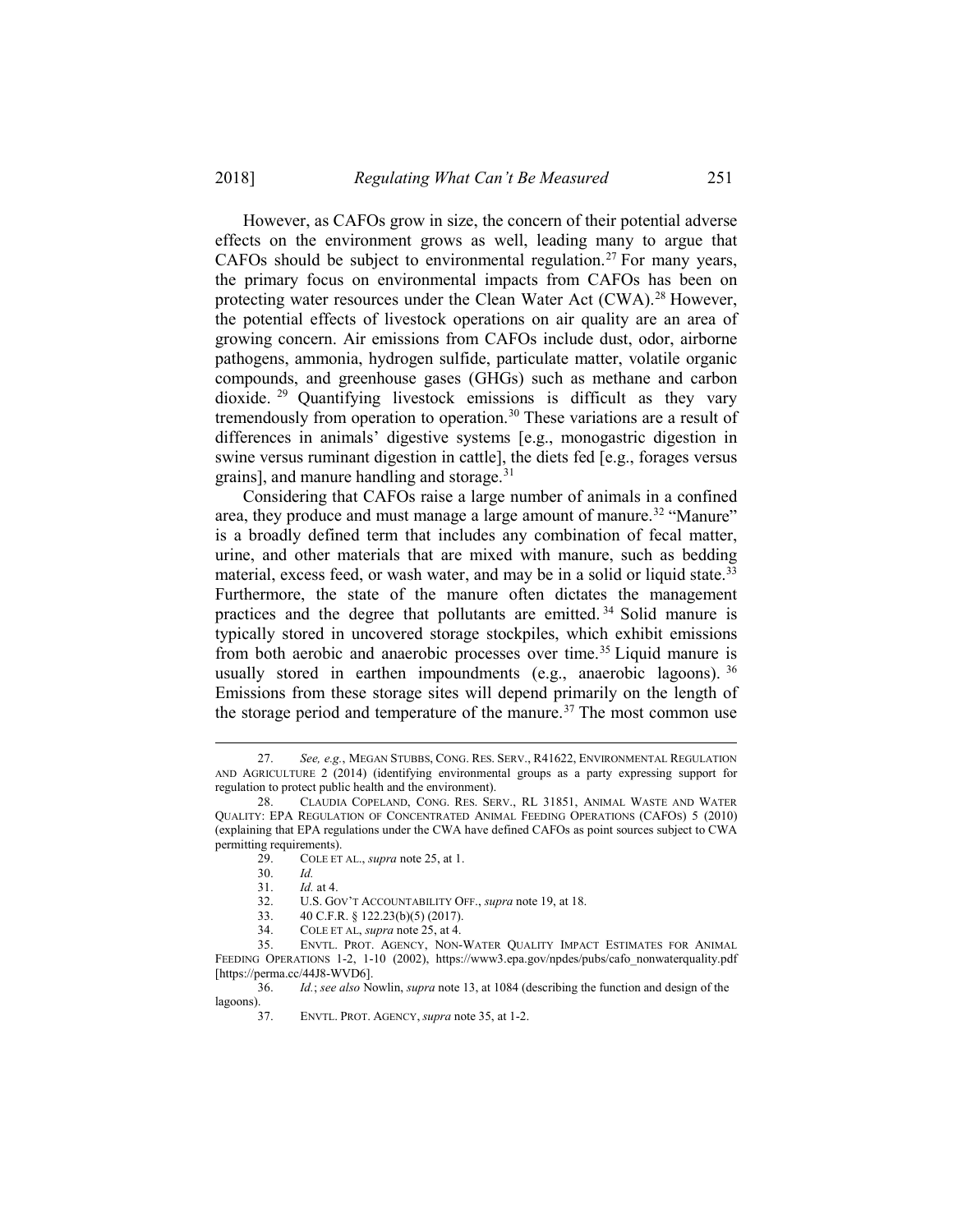of collected manure after storage is as a fertilizer source on cropland and pastures.[38](#page-7-0) 

#### *C. Air Emissions of Ammonia and Hydrogen Sulfide from Animal Waste*

Under current federal environmental regulations, the "hazardous" substances that may be emitted from CAFOs and trigger federal oversight are ammonia and hydrogen sulfide.  $39$  Before discussing the statutory schemes that require CAFOs to report releases of these sources, the next subsections examine the biological processes that form both substances. The biological processes are essential to understand the potential difficulty of measuring, managing, and minimizing these greenhouse gas emissions.

#### 1. Ammonia

Ammonia is a colorless gas that has a very noticeable odor at concentrations above 50 ppm. [40](#page-7-2) Various industries (fertilizer and coke manufacturing, fossil fuel combustion, and refrigeration methods) are known to emit ammonia; however, the EPA estimates that animal agriculture accounts for 50 to 85 percent of total man-made ammonia volatilization in the United States. [41](#page-7-3) Although livestock facilities can generate odors that may be offensive to neighboring residents, the EPA states that ammonia odors are not toxic to humans.<sup>[42](#page-7-4)</sup>

Nitrogen, a constituent of crude protein in feedstuffs, is excreted in the urine and feces of livestock and poultry in the form of urea, uric acid, ammonia, and organic nitrogen. [43](#page-7-5) Urea and uric acid are converted to ammonia almost immediately after they are excreted; this volatilization continues throughout the manure handling, storage, and land application.<sup>[44](#page-7-6)</sup> Ammonia can be emitted from animal housing, open dry lots, stockpiles, lagoons, and land applications of manure as a fertilizer source.  $45$  The

<span id="page-7-0"></span><sup>38.</sup> NAT. RESOURCES CONSERVATION SERV., U.S. DEP'T AGRIC., *Animal Manure Management*, 1995) **(Dec.** 1995)

<span id="page-7-1"></span>https://www.nrcs.usda.gov/wps/portal/nrcs/detail/national/technical/nra/rca/?cid=nrcs143\_014211 [https://perma.cc/2PNT-ELPS].

<sup>39.</sup> 40 C.F.R. § 116.4 (2017).

<sup>40.</sup> Envtl. Prot. Agency, Pub. No. EPA-456/R-95-002, Control and Pollution Prevention

<span id="page-7-3"></span><span id="page-7-2"></span>Options for Ammonia Emissions 1 (1995).

<span id="page-7-7"></span><span id="page-7-6"></span><span id="page-7-5"></span><span id="page-7-4"></span><sup>41.</sup> SUSAN W. GAY & KATHARINE F. KNOWLTON, VA. COOPERATIVE EXTENSION, PUB. NO. 442-110, AMMONIA EMISSIONS AND ANIMAL AGRICULTURE 1 (2009).<br>42. Envtl. Prot. Agency, *supra* note 40, at 43.

<sup>42.</sup> Envtl. Prot. Agency, *supra* note 40, at 43.

<sup>43.</sup> GAY & KNOWLTON, *supra* note 41, at 3.<br>44. COLE ET AL, *supra* note 25, at 4.

<sup>44.</sup> COLE ET AL, *supra* note 25, at 4.

<sup>45.</sup> ENVTL. PROT. AGENCY, *supra* note 35, at 1-2.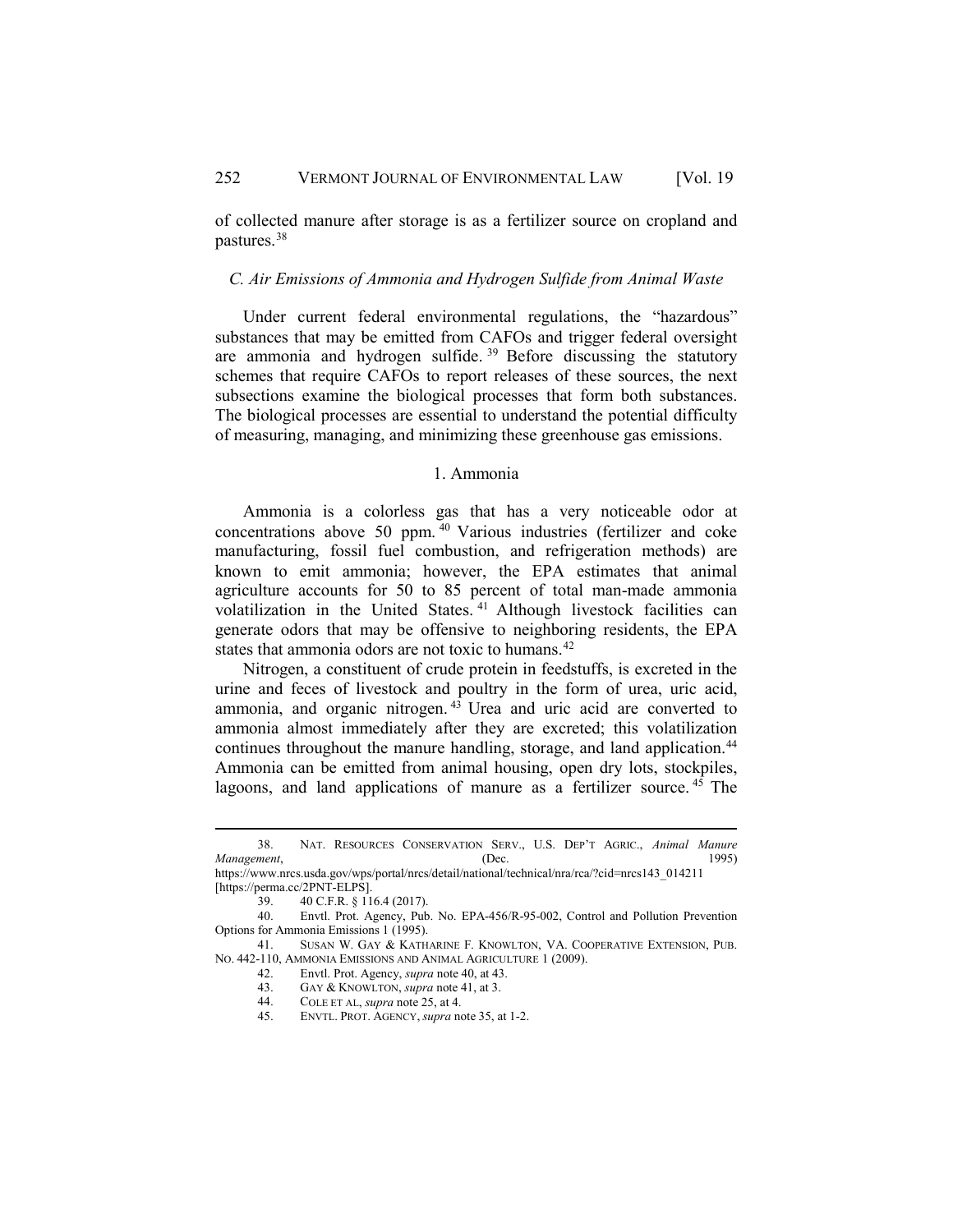concentrated ammonia emissions may be affected by many factors, "including diet (protein quantity and degradability, carbohydrate degradability, acid-base balance), pen surface, retention pond, or lagoon conditions (total ammonia concentration, pH, temperature, moisture, solids), weather, ventilation rate, manure storage method, and animal age."<sup>46</sup>

While odor complaints may be a common issue with ammonia emissions, more pressing are the potential negative impacts for the environment. Atmospheric ammonia that travels via wind patterns may become a nutrient source when it is deposited onto neighboring soils and water bodies.<sup>[47](#page-8-1)</sup> In ecologically sensitive areas, such as a water body with a high concentration of phosphorus, ammonia deposits may provide an oversupply of nitrogen for the native flora, resulting in potentially deleterious modifications of the native ecosystem.<sup>[48](#page-8-2)</sup>

# 2. Hydrogen Sulfide

Hydrogen sulfide is a colorless gas that is known for a distinctive "rotten egg" smell.<sup>[49](#page-8-3)</sup> Human industrial sources responsible for the release of hydrogen sulfide include: wastewater treatment plants, landfills, kraft paper mills, petroleum refineries, natural gas plants, coke ovens, and food processing plants.<sup>[50](#page-8-4)</sup> Hydrogen sulfide emissions from CAFOs occur as a result of the fermentation "by sulfate-reducing bacteria" in manure managed as liquids or slurries.<sup>[51](#page-8-5)</sup> Sulfur is a common ingredient in animal diets (sulfur amino acids contained in the feed and inorganic sulfur compounds from trace mineral supplements), and manure that is stored in a liquid state magnifies the emissions because of the pH, temperature, and biological oxygen demand.<sup>[52](#page-8-6)</sup>

Hydrogen sulfide emissions from lagoons and retention ponds "occur episodically when sufficient hydrogen sulfide gas, produced from nutrients or sludge on the bottom of the pond, accumulates to overcome the surface tension of the water and rise to the pond surface."[53](#page-8-7) As noted above, the

<sup>46.</sup> COLE, *supra* note 25, at 5.<br>47. GAY & KNOWLTON, supra

<sup>47.</sup> GAY & KNOWLTON, supra note 41, at 2.<br>48. COLE ET AL supra note 25 at 4–5

<span id="page-8-2"></span><span id="page-8-1"></span><span id="page-8-0"></span><sup>48.</sup> COLE ET AL, *supra* note 25, at 4–5; *see also* Thompson*, supra* note 3, at 132 (discussing the harmful effects ammonia has on aquatic life).

<span id="page-8-7"></span><span id="page-8-6"></span><span id="page-8-5"></span><span id="page-8-4"></span><span id="page-8-3"></span><sup>49.</sup> Thompson*, supra* note 3, at 132–33; AGENCY FOR TOXIC SUBSTANCES AND DISEASE REGISTRY, DEP'T HEALTH AND HUMAN SERV., PUBLIC HEALTH STATEMENT: HYDROGEN SULFIDE  $(2016).$  50.

<sup>50.</sup> AGENCY FOR TOXIC SUBSTANCES AND DISEASE REGISTRY*, supra* note 49.

<sup>51.</sup> COLE ET AL, *supra* note 25, at 5.

<sup>52.</sup> *Id.*

<sup>53.</sup> *Id.*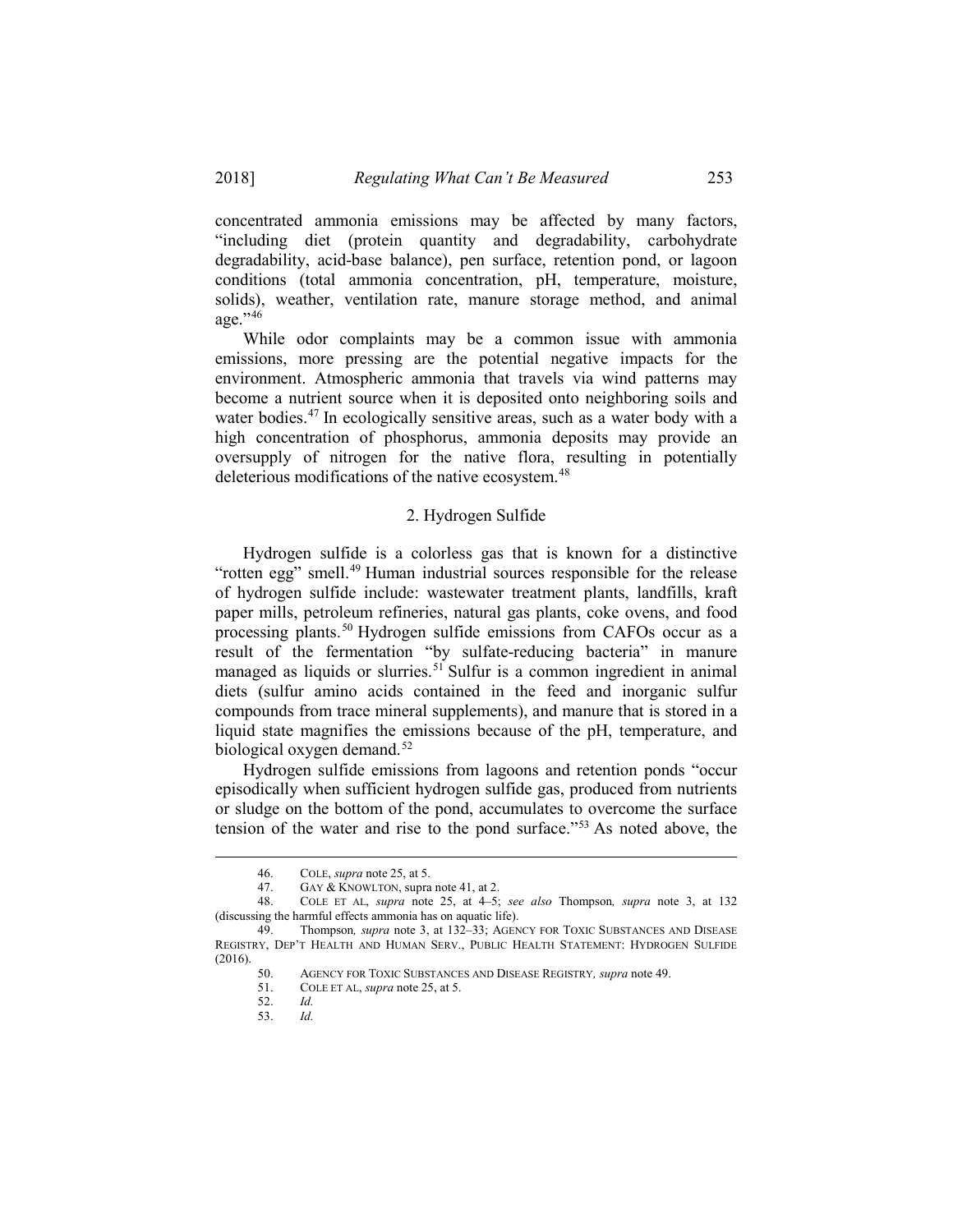emission rates appear to be greater from facilities that store manure in a liquid state than from open-air management, such as methods used in feedyard pens. [54](#page-9-0) Unlike ammonia, the biggest concern with hydrogen sulfide is not the potential for deleterious impacts on the environment; rather, it is the more localized risk of human exposure to toxic concentrations.<sup>[55](#page-9-1)</sup>

#### 3. Greenhouse Gases

Due to the current state of federal regulations, this article focuses on ammonia and hydrogen sulfide emissions from CAFOs; however, a brief discussion on greenhouse gas emissions, specifically methane, from CAFOs may be helpful. As climate change science and awareness "heats up," understanding the sources of GHGs (e.g., carbon dioxide, methane, and nitrous oxide) are important. In 2015, animal agriculture accounted for over 30% of man-made sources of methane emissions in the United States enteric fermentation (25% of total methane emissions) and manure management (9% of total methane emissions).<sup>[56](#page-9-2)</sup> Given the large percentage of emissions that animal agriculture is responsible for, some argue that methane emissions from CAFOs should be regulated.[57](#page-9-3) While some of this methane is a byproduct of ruminant digestion (enteric fermentation), like ammonia and hydrogen sulfide, GHGs are also emitted from the decomposition of manure.[58](#page-9-4) Part VI of this paper details practices (such as improvements in manure storage facilities or diet modifications) that may be used to reduce ammonia and hydrogen sulfide emissions from CAFOs. Perhaps future regulation of GHGs coming from CAFOs, specifically including increased requirements for manure management, may create parallel opportunities for the reduction of ammonia and hydrogen sulfide emissions.<sup>[59](#page-9-5)</sup>

<sup>54.</sup> COLE ET AL, *supra* note 25, at 5.<br>55. ENVTL. PROT. AGENCY, *supra* n

<span id="page-9-1"></span><span id="page-9-0"></span><sup>55.</sup> ENVTL. PROT. AGENCY, *supra* note 35, at 1-4 (stating that manure as a liquid or slurry has the potential to emit hydrogen sulfide under anaerobic conditions); *see also* AGENCY FOR TOXIC SUBSTANCES AND DISEASE REGISTRY, *supra* note 49 (emphasizing the risk of human exposure versus environmental harms).<br>56  $\frac{e}{\sqrt{e}}$ 

<span id="page-9-2"></span><sup>56.</sup> *See* ENVTL. PROT. AGENCY, EPA 430-P-17-001, INVENTORY OF U.S. GREENHOUSE GAS EMISSIONS AND SINKS: 1990-2015, ES-6, ES-14 to -15 (2017) (dividing the total methane emissions by emissions from manure management).

<span id="page-9-3"></span><sup>57.</sup> *See e.g.*, John Verheul, Note, *Methane As a Greenhouse Gas: Why the EPA Should Regulate Emissions from Animal Feeding Operations and Concentrated Animal Feeding Operations Under the Clean Air Act*, 51 NAT. RESOURCES J. 163, 165 (2011) (arguing that in light of climate change, the EPA should regulate methane emissions from AFOs and CAFOs).<br>58. COPELAND. PRIMER. *supra* note 24, at 2.

<sup>58.</sup> COPELAND, PRIMER, *supra* note 24, at 2.<br>59. See, e.g., Jordi Domingo et al., Comm.

<span id="page-9-5"></span><span id="page-9-4"></span><sup>59.</sup> *See, e.g.*, Jordi Domingo et al., Comm. on Agric. and Rural Dev., *Measures at Farm Level to Reduce Greenhouse Gas Emissions from EU Agriculture*, EUR. PARL. DOC. PE 513.997, at 31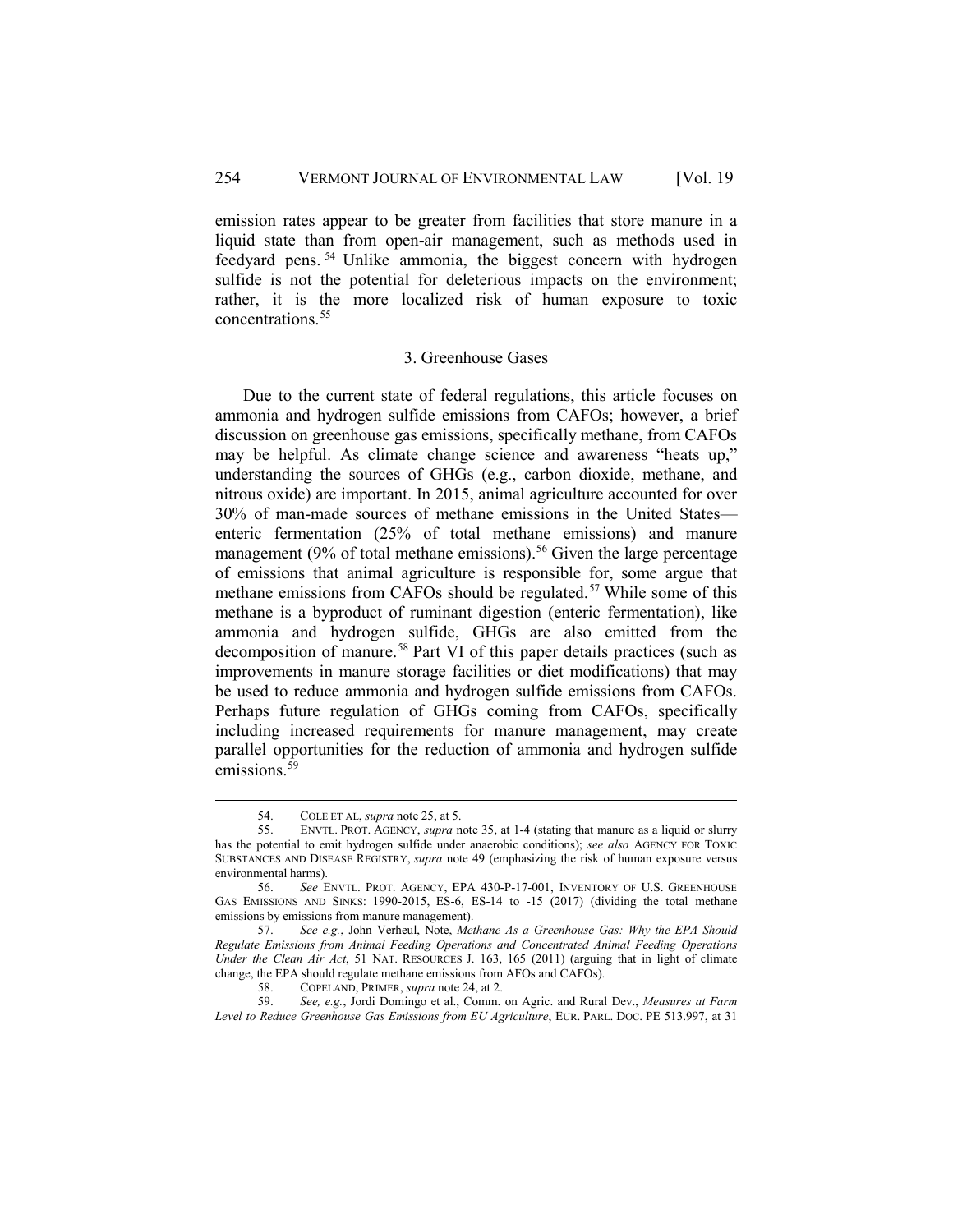# II. CURRENT REGULATION OF CAFOS UNDER FEDERAL AIR EMISSIONS **STANDARDS**

For the most part, current federal environmental law is not well suited to regulate air emissions from agricultural activities. The Clean Air Act (CAA) provides a comprehensive framework for regulating stationary and mobile sources of air pollution.<sup>[60](#page-10-0)</sup> The CAA focuses on "controlling 'major sources' that emit more than threshold quantities of regulated pollutants."<sup>[61](#page-10-1)</sup> However, because air emission quantities from CAFOs are either not the category of pollutant covered by the CAA or do not emit enough to trigger permitting requirements, they generally are not regulated under the CAA.<sup>[62](#page-10-2)</sup> However, agriculture does not completely fly under the radar. Two provisions of federal law, sections of CERCLA and EPCRA, both require reporting whenever a certain quantity of a hazardous substance is released into the environment. $63$  At first glance, one might assume that these statutes only handle the cleanup of hazardous waste that is radioactive or from lead smelters and mining operations. However, importantly for CAFOs, the EPA has classified both ammonia and hydrogen sulfide as hazardous or reportable substances under both CERCLA and EPCRA with the reportable quantity (RQ) for each at 100 pounds per day.<sup>[64](#page-10-4)</sup>

# *A. Comprehensive Environmental Response, Compensation, and Liability Act*

CERCLA authorizes "federal cleanup of releases of hazardous substances, pollutants, or contaminants that may present an imminent and substantial danger to the public health or welfare . . . and impos[es] strict liability for cleanup and damages to natural resources from releases of hazardous substances." <sup>[65](#page-10-5)</sup> A facility that releases certain hazardous substances must provide notification of these releases to the National Response Center (NRC) if the release exceeds the substance's RQ. <sup>[66](#page-10-6)</sup> Specifically, CERCLA requires that:

<span id="page-10-6"></span><span id="page-10-5"></span><span id="page-10-4"></span><span id="page-10-3"></span><span id="page-10-2"></span><span id="page-10-1"></span><span id="page-10-0"></span><sup>(</sup>Jan. 2014) (offering regulatory recommendations for manure management focused on reducing methane and ammonia).

<sup>60.</sup> COPELAND, PRIMER, *supra* note 24, at 9.

<sup>61.</sup> *Id.*

<sup>62.</sup> *Id.*

<sup>63.</sup> *Id.* at 16.

<sup>64. 40</sup> C.F.R. § 302.4 (2017); 40 C.F.R. § 355 app. A (2017).<br>65. COPELAND, PRIMER, *supra* note 24, at 17.

<sup>65.</sup> COPELAND, PRIMER, *supra* note 24, at 17.

<sup>66.</sup> 42 U.S.C. § 9603(a) (2012).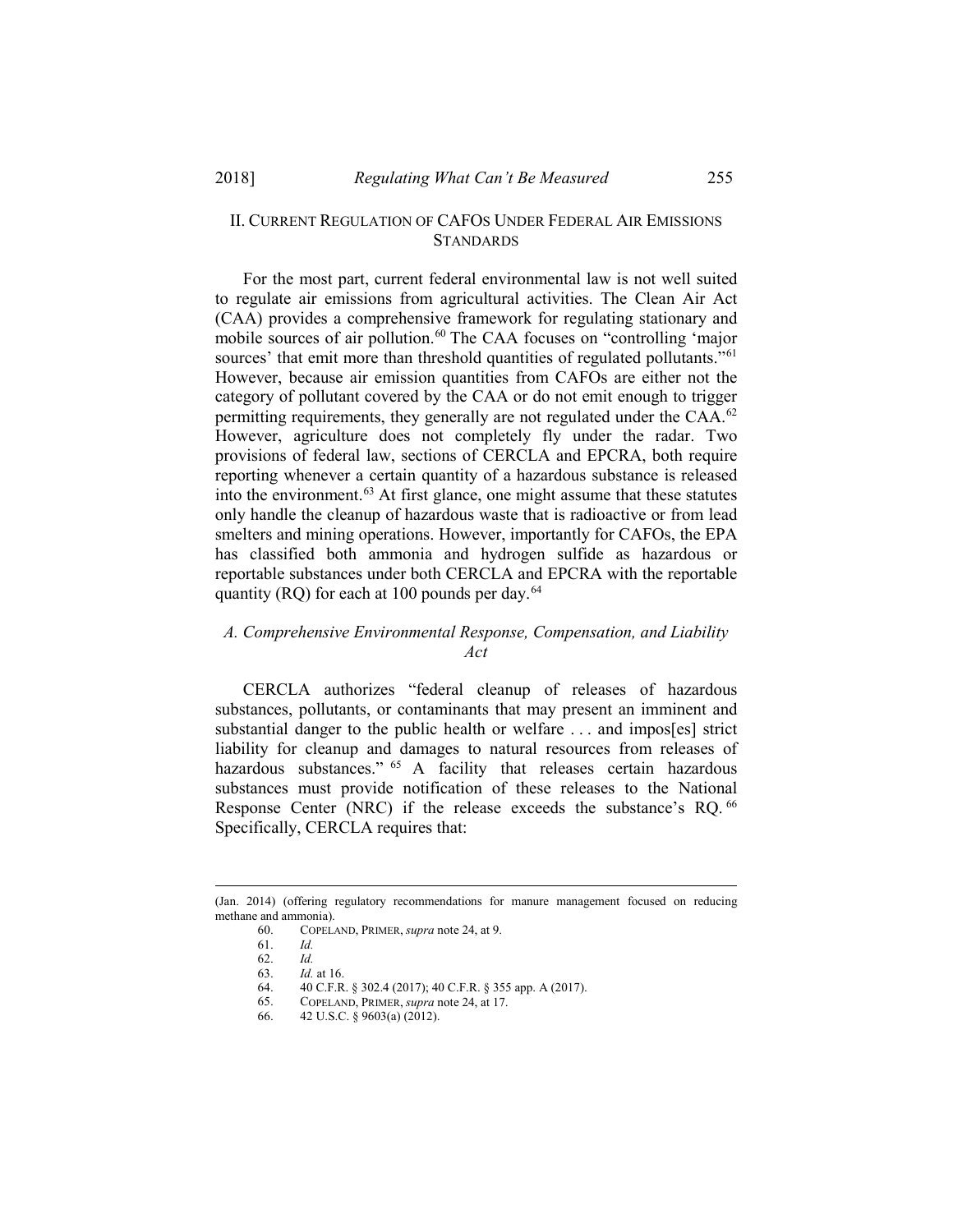Any person in charge of . . . an onshore facility shall, as soon as he has knowledge of any release (other than a federally permitted release) of a hazardous substance from such ... facility in quantities equal to or greater than those determined pursuant to section 9602 of this title, immediately notify the National Response Center.  $. . .$ <sup>[67](#page-11-0)</sup>

Of note, CERCLA does provide exclusions for "the normal application of fertilizer" from the definition of release.<sup>[68](#page-11-1)</sup>

#### *B. Emergency Planning and Community Right-to-Know Act*

Congress enacted EPCRA in 1986 as part of the amendments to CERCLA, and this statute "establishes a framework of state, regional and local agencies designed to inform the public about the presence of hazardous and toxic chemicals, and to provide for emergency response in the event of health-threatening release."<sup>[69](#page-11-2)</sup> Like CERCLA, EPCRA requires the owner or operator of a facility to report to state and local authorities and emergency responders any releases greater than the RQ of substances deemed hazardous under CERCLA or extremely hazardous under EPCRA.[70](#page-11-3) Hydrogen sulfide and ammonia are hazardous substances under EPCRA with RQs of 100 pounds per day. [71](#page-11-4) Additionally, EPCRA also excludes from the definition of hazardous chemicals any substance that is "used in routine agricultural operations."<sup>[72](#page-11-5)</sup>

#### *C. Continuous Releases Under CERCLA and EPCRA*

Both CERCLA and EPCRA allow for reduced reporting requirements for "continuous releases" of hazardous substances that exceed the RQ.[73](#page-11-6) This is important for CAFOs, as it alleviates the requirement for potential daily notification to the NRC and state and local authorities into an annual reporting system.[74](#page-11-7) The EPA defines a continuous release of a hazardous

<sup>67.</sup> *Id.*

<sup>68. 42</sup> U.S.C. § 9601(22)(D) (2012).<br>69. Steel Co. v. Citizens for a Better

Steel Co. v. Citizens for a Better Env't, 523 U.S. 83, 86 (1998).

<sup>70. 42</sup> U.S.C. § 11004(a)(1)–(2) (2012).

<sup>71.</sup> 40 C.F.R. § 302.4 (2017).

<sup>72. 42</sup> U.S.C. § 11021(e)(5) (2012).

<span id="page-11-6"></span><span id="page-11-5"></span><span id="page-11-4"></span><span id="page-11-3"></span><span id="page-11-2"></span><span id="page-11-1"></span><span id="page-11-0"></span><sup>73.</sup> 42 U.S.C. § 9603(f)(2) (stating that no additional notification of release is required as long as the release is continuous, stable, and the facility has already given notification of the initial release of the substance).

<span id="page-11-7"></span><sup>74.</sup> *See* 40 C.F.R. § 302.8(a) (2017) (explaining that no notification is required for continuous releases).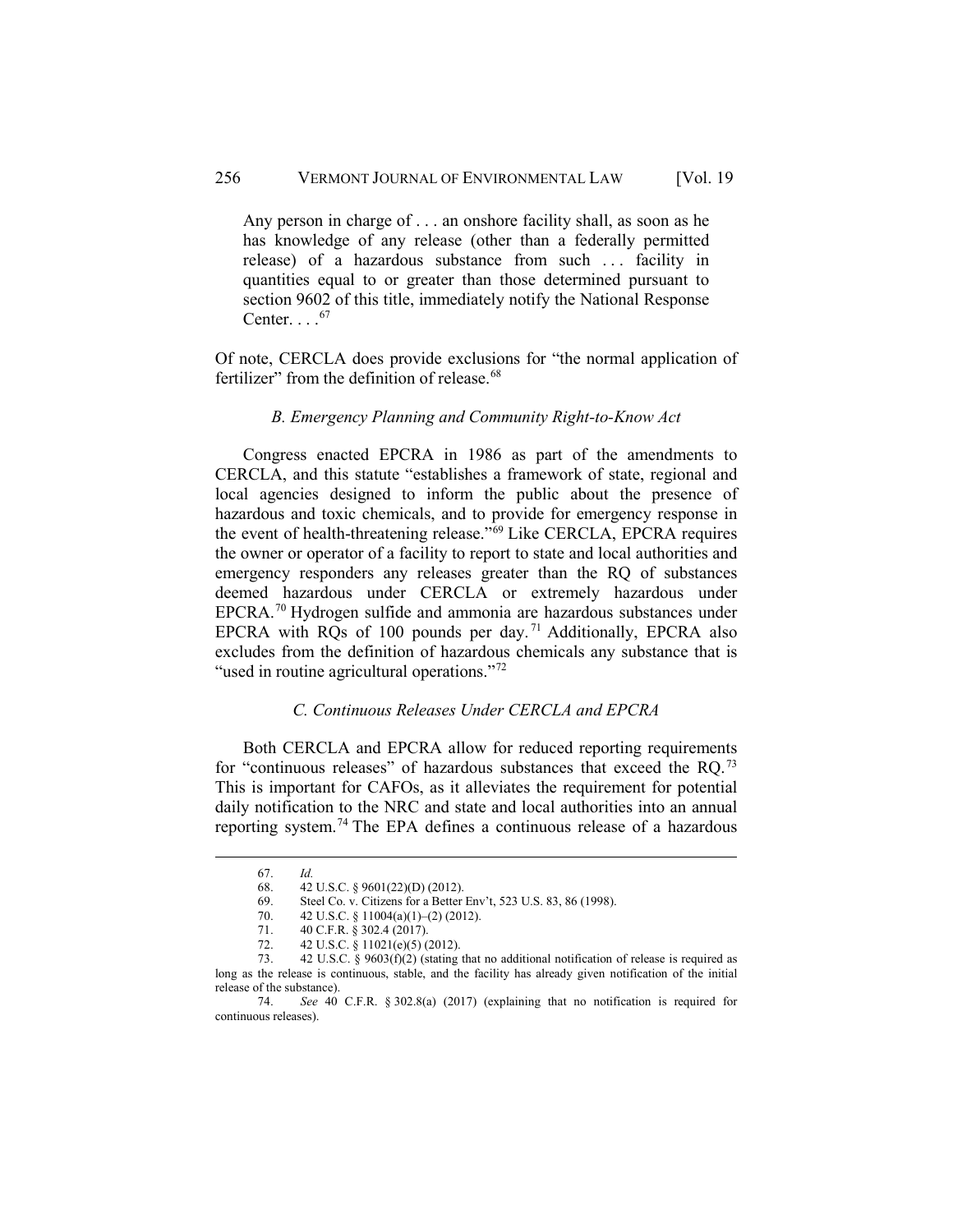substance as one "that is continuous and stable in quantity and rate."<sup>[75](#page-12-0)</sup> The EPA interprets "continuous" to mean a "release that occurs without interruption or abatement that is routine, anticipated, and intermittent during normal operation or treatment process."<sup>[76](#page-12-1)</sup> Furthermore, the term "stable in quantity and rate" means "predictable and regular in amount and rate of emission."<sup>[77](#page-12-2)</sup>

#### *D. Enforcement and Potential Liabilities Under CERCLA and EPCRA*

Both CERCLA and EPRCA contain provisions that empower the EPA to assess civil penalties (up to \$27,500 per day) if releases that exceed the RQ go unreported.<sup>[78](#page-12-3)</sup> The EPA has used these provisions against AFOs in at least two separate cases.[79](#page-12-4) In 2001, the EPA and the Department of Justice (DOJ) entered into a civil settlement with two large Missouri pork producers, Premium Standard Farms, Inc., and Continental Grain Company, Inc., for alleged CWA, CAA, CERCLA, and EPCRA violations. <sup>[80](#page-12-5)</sup> Five years later, in 2006, the EPA and DOJ entered into a similar consent decree with Seaboard Foods LP and PIC USA, Inc., pork producers with operations in Oklahoma, Kansas, Texas, and Colorado.<sup>[81](#page-12-6)</sup> In this settlement, Seaboard was required to pay a civil penalty of \$205,000 for failing to comply with the CWA, CAA, CERCLA, and EPCRA.<sup>[82](#page-12-7)</sup>

These statutes also allow for enforcement through citizen lawsuits, permitting "any person to commence a civil action against" either the entity who violates the reporting requirement or against the EPA for failure to enforce the requirement.<sup>[83](#page-12-8)</sup> The Sierra Club successfully brought lawsuits

<sup>75.</sup> *Id.*

<sup>76.</sup> 40 C.F.R. § 302.8(b).

<span id="page-12-3"></span><span id="page-12-2"></span><span id="page-12-1"></span><span id="page-12-0"></span><sup>77.</sup> *Id.* 78. CLAUDIA COPELAND, CONG. RESEARCH SERV., RL 33691, ANIMAL WASTE AND HAZARDOUS SUBSTANCES: CURRENT LAWS AND LEGISLATIVE ISSUES 2 (2014) (hereinafter COPELAND,

LAWS AND LEGISLATIVE ISSUES).

<span id="page-12-5"></span><span id="page-12-4"></span><sup>79.</sup> *Id.* at 3. 80. *See* Press Release, Envtl. Prot. Agency, Nation's Second Largest Hog Producer Reaches Settlement with U.S. & Citizen's Group (Nov. 20, 2001), U.S. & Citizen's Group https://www.epa.gov/enforcement/reference-news-release-nations-second-largest-hog-producer-reachessettlement-us [https://perma.cc/37TE-T9EV] (describing that the two companies violated the CAA and CWA as well as other laws that may include CERCLA and EPCRA).

<span id="page-12-8"></span><span id="page-12-7"></span><span id="page-12-6"></span><sup>81.</sup> Press Release, Envtl. Prot. Agency, Government Reaches Settlements with Seaboard Foods and PIC USA (Sept. 15, 2006), https://archive.epa.gov/epapages/newsroom\_archive/newsreleases/3933bb91f85c53fd852571ea0059b7f 4.html [https://perma.cc/MW5L-DMKV].

<sup>82.</sup> *Id.*

<sup>83.</sup> COPELAND, LAWS AND LEGISLATIVE ISSUES, *supra* note 78, at 2–3.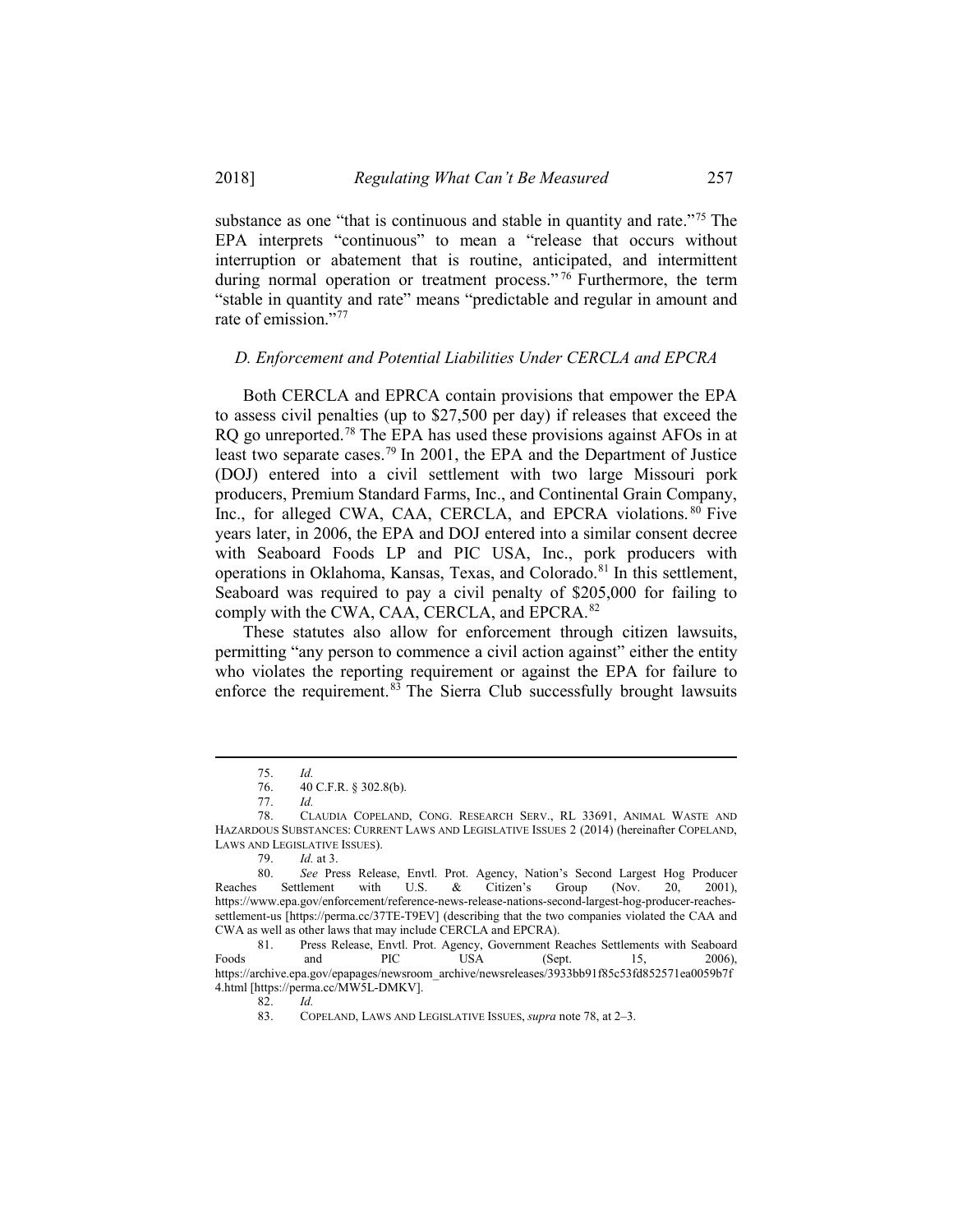under the citizen suit provisions against Tyson Foods in 2003 and against Seaboard Farms in 2004.<sup>[84](#page-13-0)</sup>

#### III. THE 2008 EXEMPTION FOR CAFOS

The poultry industry petitioned the EPA in 2005 to create an exemption for agricultural operations from the reporting requirements under EPCRA and CERCLA; they claimed these releases of ammonia and hydrogen sulfide posed "little or no risk to public health, while reporting imposes an undue burden on the regulated community and government responders."[85](#page-13-1) In response to this petition, the EPA released a proposal in December 2007 to exempt CAFOs from reporting under both statutes. [86](#page-13-2) The EPA, supported by the agriculture industry and government responders, reasoned that CERCLA and EPCRA's "reports are unnecessary because, in most cases, a federal response is impractical and unlikely." [87](#page-13-3) In making this determination, the EPA "considered whether the Agency would ever take a response action, as a result of such notification, for releases of hazardous substances to the air that meet or exceed their RQ from animal waste at farms."[88](#page-13-4) The EPA detailed that at the time of rulemaking, the EPA had "not initiated a response to any NRC notifications of ammonia, hydrogen sulfide, or any other hazardous substances released to the air where animal waste at farms is the source of that release."[89](#page-13-5) Moreover, the EPA could "not foresee a situation where the Agency would initiate a response action as a result of such notification."[90](#page-13-6) 

However, in response to the large number of comments "expressing the desire to receive information regarding releases from large . . . (CAFOs)," the EPA amended the proposed rule to only exempt reporting under CERCLA and certain livestock facilities under EPCRA.<sup>[91](#page-13-7)</sup> Under EPCRA, the EPA exempted farms that release hazardous substances from animal waste to the air that meet or exceed their RQ from reporting under section

<span id="page-13-0"></span><sup>84.</sup> Sierra Club v. Tyson Foods, F. Supp.2d 693, 693 (W.D. Ky. 2003) (holding that farms are not exempt from reporting requirements under CERCLA and EPCRA); Sierra Club v. Seaboard Farms Inc., 387 F.3d 1167, 1176 (10th Cir. 2004) (holding that the term "facility" as used in CERCLA's § 101(9)(A) and (B) encompasses the farm as a whole and does not refer to individual barns or lagoons on the property).

<sup>85.</sup> COPELAND, LAWS AND LEGISLATIVE ISSUES, *supra* note 78, at 4.

<sup>86.</sup> *Id.* at 5; Thompson*, supra* note 3, at 147.

<span id="page-13-7"></span><span id="page-13-6"></span><span id="page-13-5"></span><span id="page-13-4"></span><span id="page-13-3"></span><span id="page-13-2"></span><span id="page-13-1"></span>CERCLA/EPCRA Administrative Reporting Exemption for Air Releases of Hazardous Substances from Animal Waste at Farms, 73 Fed. Reg. 76, 948, 76, 956.<br> *N* at 76, 953.

*Id.* at 76,953.

<sup>89.</sup> *Id.*

<sup>90.</sup> *Id.*

<sup>91.</sup> *Id.* at 76,950.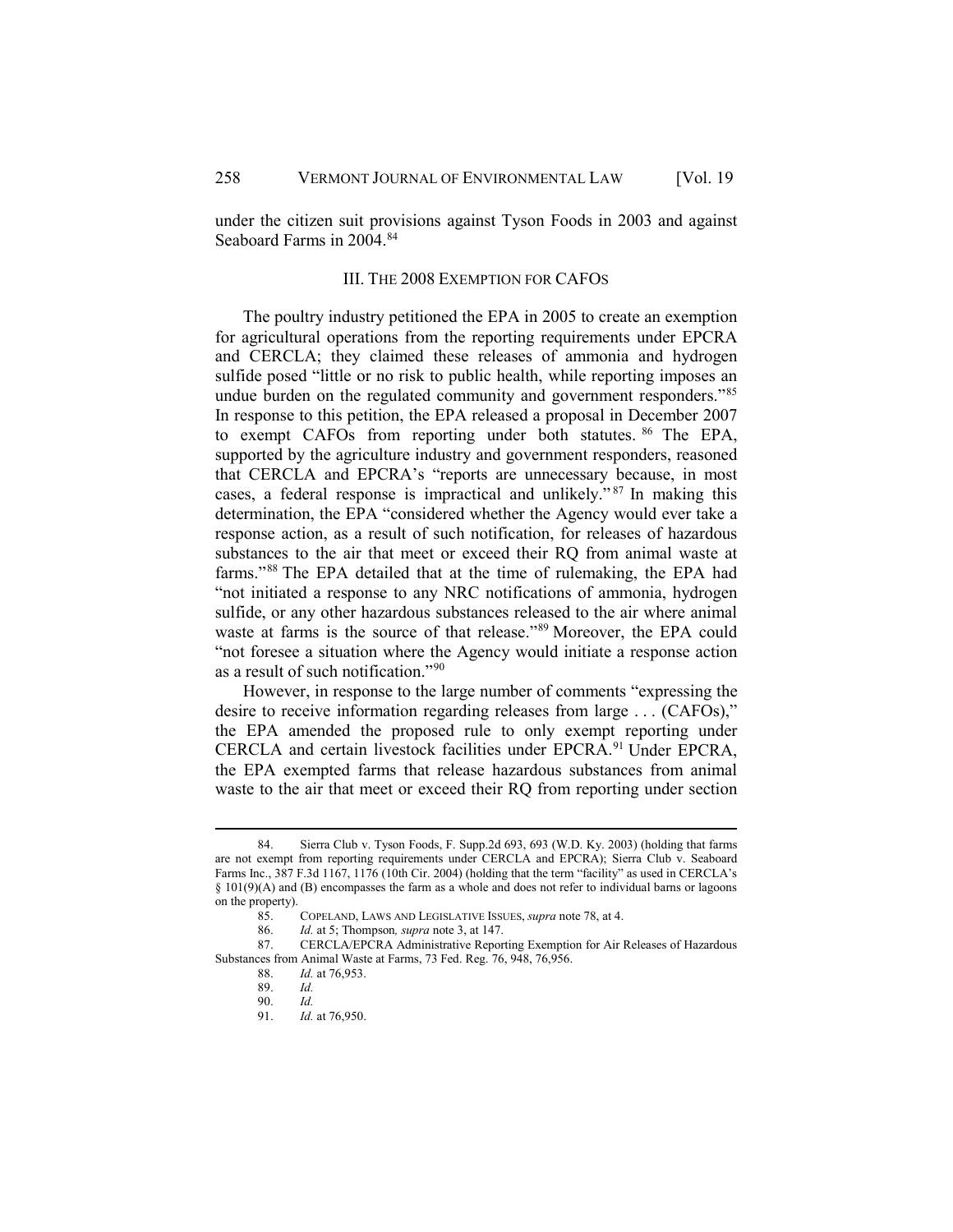304 if the farms stable or confine less than a certain number of animal species.<sup>[92](#page-14-0)</sup> Any CAFO that housed more than these numbers had to report.<sup>[93](#page-14-1)</sup> The EPA's Final Rule became effective in January 2009 and exempted agricultural operations that annually sell at least \$1,000 of agricultural products from CERCLA reporting requirements for releases of hazardous substances to the air from animal waste.<sup>[94](#page-14-2)</sup> In addition, the Final Rule provided that any farms already participating and in compliance with the EPA's Animal Feeding Operation Air Compliance Agreement [95](#page-14-3) were exempt from reporting requirements.<sup>[96](#page-14-4)</sup>

#### IV. *WATERKEEPER ALLIANCE V. EPA*

The ink barely had time to dry on the EPA's Final Rule before it was challenged. <sup>[97](#page-14-5)</sup> Several environmental groups, including Waterkeeper Alliance, Sierra Club, the Humane Society of the United States, Environmental Integrity Project, and the Center for Food Safety (collectively "Waterkeeper Alliance"), challenged that neither CERCLA nor EPCRA permitted the EPA to grant reporting exemptions.<sup>[98](#page-14-6)</sup> Rather, Waterkeeper Alliance argued that both statutes required a report anytime there was a release that exceeded the RQ and that the Final Rule was arbitrarily treating animal waste from CAFOs more favorably than those from other industries.<sup>99</sup>

The D.C. Circuit Court, using a *Chevron* analysis to interpret the Final Rule, found that the EPA unreasonably interpreted CERCLA and EPCRA's

<span id="page-14-0"></span><sup>92.</sup> *Id.* at 76,952 (showing the thresholds for exemption from EPCRA section 304 reporting that "(1)700 mature dairy cows, whether milked or dry; (2) 1,000 veal calves; (3) 1,000 cattle other than mature dairy cows or veal calves. Cattle includes but is not limited to heifers, steers, bulls and cow/calf pairs; (4) 2,500 swine each weighing 55 pounds or more; (5) 10,000 swine each weighing less than 55 pounds; (6) 500 horses; (7) 10,000 sheep or lambs; (8) 55,000 turkeys; (9) 30,000 laying hens or broilers, if the farm uses a liquid manure handling system; (10) 125,000 chickens (other than laying hens), if the farm uses other than liquid manure handling system; (11) 82,000 laying hens, if the farm uses other than a liquid manure handling system; (12) 30,000 ducks (if the farm uses other than a liquid manure handling system); (13) 5,000 ducks (if the farm uses a liquid manure handling system)").

<sup>93.</sup> *Id.* at 76,953–54.

<sup>94.</sup> *Id.* at 76,956.

<span id="page-14-3"></span><span id="page-14-2"></span><span id="page-14-1"></span>Animal Feeding Operations Consent Agreement and Final Order, 70 Fed. Reg. 4,958 (Jan. 31, 2005).

<span id="page-14-4"></span><sup>96.</sup> EPA, CERCLA/EPCRA Reporting Requirements for Air Releases of Hazardous Substances from Animal Waste at Farms, *supra* note 6.

<span id="page-14-7"></span><span id="page-14-6"></span><span id="page-14-5"></span><sup>97.</sup> *See* Waterkeeper All. v. Envtl. Prot. Agency, 853 F.3d 527, 530 (D.C. Cir. 2017) (discussing that the EPA was immediately sued by environmental groups after issuing a final rule that generally exempted farms from reporting requirements under CERCLA and EPCRA).

<sup>98.</sup> *Id.*

<sup>99.</sup> *Id.* at 532.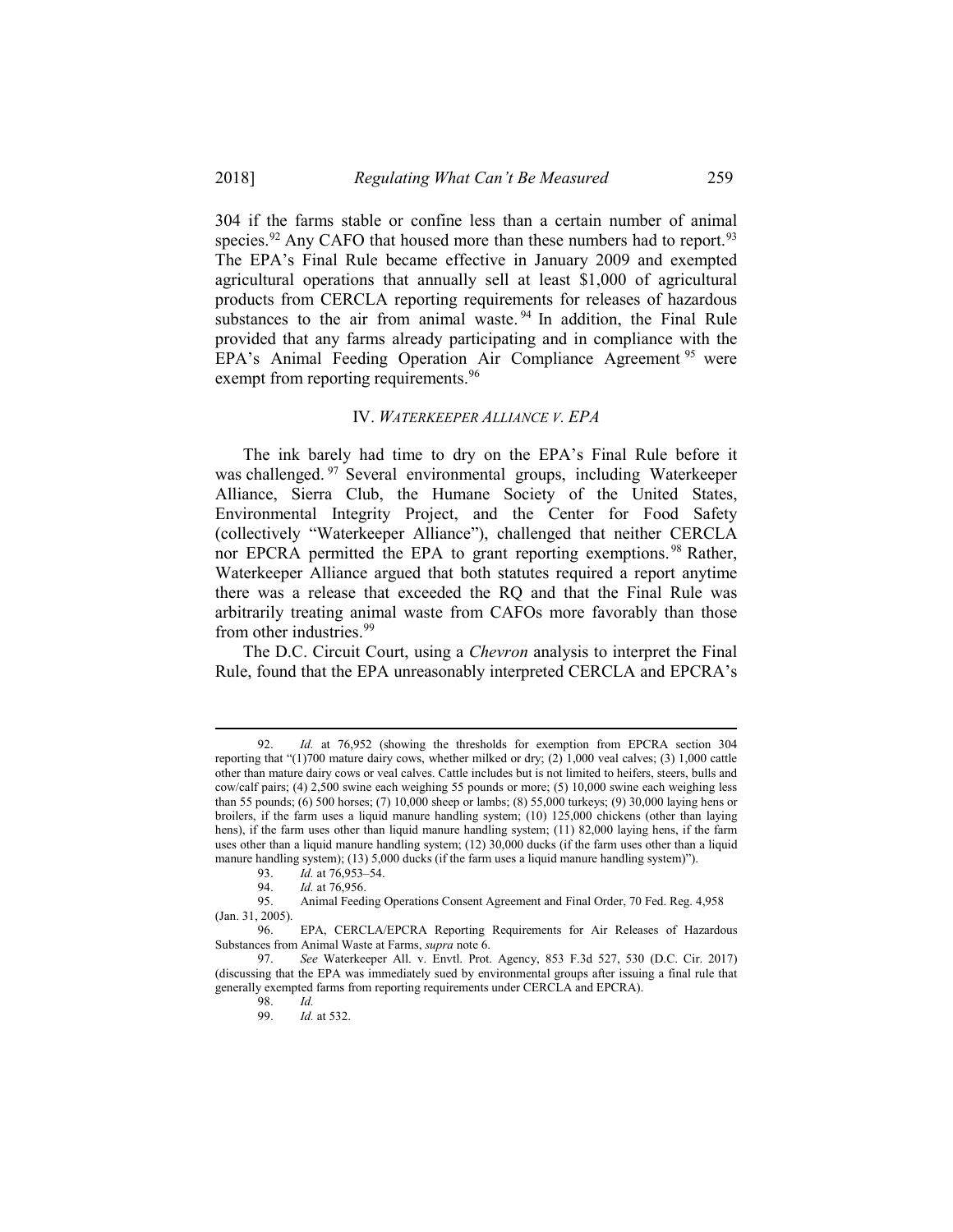requirements in creating the Final Rule.[100](#page-15-0) Reading the statutes together, the court found that the statutory provisions set forth a straightforward reporting requirement for any non-exempt release. [101](#page-15-1) The EPA and agricultural industry intervenors argued that the EPA was exercising its *de minimis* power, maintaining that the Final Rule "minimize<sup>[s]</sup> the burden on both regulated entities and government response agencies."<sup>[102](#page-15-2)</sup>

In analyzing the use of the *de minimis* doctrine, the court reiterated that the doctrine cannot be used "to create an exception where application of the literal terms would provide benefits, in the sense of furthering the regulatory objectives, but the agency concludes that the acknowledged benefits are exceeded by the costs." [103](#page-15-3) While the court recognized the importance of efficiency—it was concerned with the cost and burden on both the regulated and governmental agencies—Congress did not provide any reasons under the statute that allowed an agency to create such an exemption as included in the Final Rule.<sup>104</sup> Furthermore, even though the EPA "could 'not foresee a situation where the Agency would initiate a response action as a result of such notification,'" the court accepted the concerns that commenters made during the EPA's rulemaking process:

They put before the EPA a good deal of information . . . suggesting scenarios where the reports could be quite helpful in fulfilling the statutes' goals. Specifically, commenters explained that when [manure] pits are agitated for pumping, hydrogen sulfide, methane, and ammonia are rapidly released from the manure and may reach toxic levels or displace oxygen, increasing the risk to humans and livestock.<sup>105</sup>

While the court acknowledged the possibility that these risks could be outweighed by the substantial costs estimated by the EPA, the court ultimately concluded that these comments undermined the primary purpose of the "*Final Rule*—namely, that notifications of animal waste-related releases serve no regulatory purpose because it would be 'impractical or unlikely' to respond to such a release."<sup>[106](#page-15-6)</sup>

<span id="page-15-0"></span><sup>100.</sup> *Id.* at 534 (citing to Chevron U.S.A., Inc. v. Nat. Res. Def. Council, Inc., 467 U.S. 837(1984)). 101. *Id.*at 535.

<sup>102.</sup> *Id.*

<span id="page-15-6"></span><span id="page-15-5"></span><span id="page-15-4"></span><span id="page-15-3"></span><span id="page-15-2"></span><span id="page-15-1"></span><sup>103.</sup> *Id.* (citing Ala. Power v. Costle, 636 F.2d 323, 360–61 (D.C. Cir. 1979)) (internal quotation marks omitted).

<sup>104.</sup> Waterkeeper All., 853 F 3d. at 535 (citing 73 Fed. Reg. at 76,958).

<sup>105.</sup> *Id.* (citing 73 Fed. Reg. at 76,957/2) (internal quotation marks omitted).

<sup>106.</sup> *Id.* at 537 (citing 73 Fed. Reg. at 76,950/1).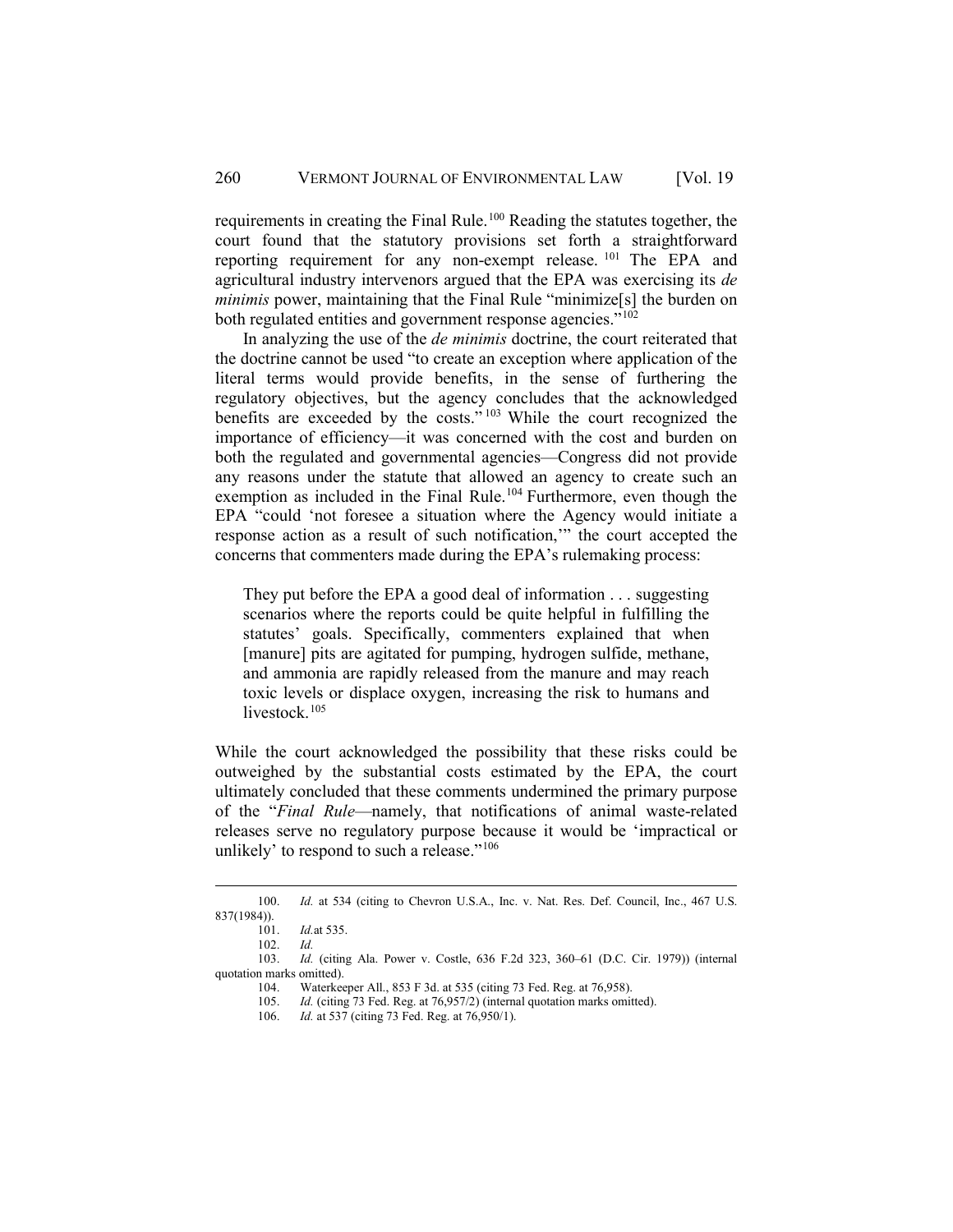In sum, the court ruled to vacate the Final Rule "[b]ecause the EPA's action [was not] justified either as a reasonable interpretation of any statutory ambiguity or implementation of a *de minimus* exception."[107](#page-16-0)

#### V. AFTERMATH OF THE *WATERKEEPER ALLIANCE V. EPA* DECISION

The *Waterkeeper Alliance* decision sent shock waves across the agricultural industry after it was released in April 2017.<sup>[108](#page-16-1)</sup> The court granted the EPA's motion to stay the ruling until May 1, 2018, in order to allow the EPA time to develop guidance documents to assist CAFOs across the country in understanding the new reporting requirements under CERCLA.[109](#page-16-2)

On May 25, 2017, 28 U.S. Senators sent a letter to EPA Administrator Scott Pruitt asking him to challenge the D.C. Circuit's opinion and "to provide America's farmers and ranchers with regulatory relief through agency directive and rulemaking."[110](#page-16-3) In this letter, the Senators said that, "left unchecked," the expanded reporting requirement resulting from *Waterkeeper Alliance* means that "up to 100,000 farms and ranches across the country will face enormous uncertainty and potential liability if they do not submit an emissions report."[111](#page-16-4) 

On October 26, 2017, the EPA released guidance documents to assist agricultural operations with understanding the reporting requirements under CERCLA. [112](#page-16-5) The stay on the D.C. Circuit's ruling was set to end on November 14, 2017, meaning that any agricultural operation that may fall under CERCLA would need to comply with the reporting requirements by that deadline or face the uncertain potential for civil lawsuits and fines under the statute. <sup>[113](#page-16-6)</sup> The reports require good-faith estimates of the

111. *Id.*

<sup>107.</sup> *Id.* 

<span id="page-16-1"></span><span id="page-16-0"></span><sup>108.</sup> CAFOs Ordered to Report Hazardous Pollution, WATERKEEPER ALL. (Apr. 11, 2017), https://waterkeeper.org/cafos-ordered-to-report-hazardous-pollution/ (explaining how the decision closed a loophole in reporting requirements).

<span id="page-16-2"></span><sup>109.</sup> Press Release, Envtl. Prot. Agency, EPA Releases Guidance on Reporting Air Emissions of Hazardous Substances from Animal Waste at Farms (Oct. 26, 2017), https://www.epa.gov/newsreleases/epa-releases-guidance-reporting-air-emissions-hazardous-substancesanimal-waste-farms [https://perma.cc/K6BK-AUHP]; *see also* EPA, CERCLA/EPCRA 2018 GUIDANCE DOCUMENT, *supra* note 6 (explaining that the court extended the extended the stay until May 1, 2018).

<span id="page-16-6"></span><span id="page-16-5"></span><span id="page-16-4"></span><span id="page-16-3"></span><sup>110.</sup> Press Release, Miss. Senator Urges Appeal of D.C. Circuit Decision That Would Create Undue Burdens for America's Farmers & Ranchers, Roger Wicker U. S. for Miss. (May 26, 2017), https://www.wicker.senate.gov/public/index.cfm/2017/5/wicker-opposes-senseless-epareporting-requirements-for-farmers [https://perma.cc/8ZGW-YWCL].

Press Release, Envtl. Prot. Agency, *supra* note 109.

<sup>113.</sup> EPA, CERCLA/EPCRA 2018 GUIDANCE DOCUMENT, *supra* note 6.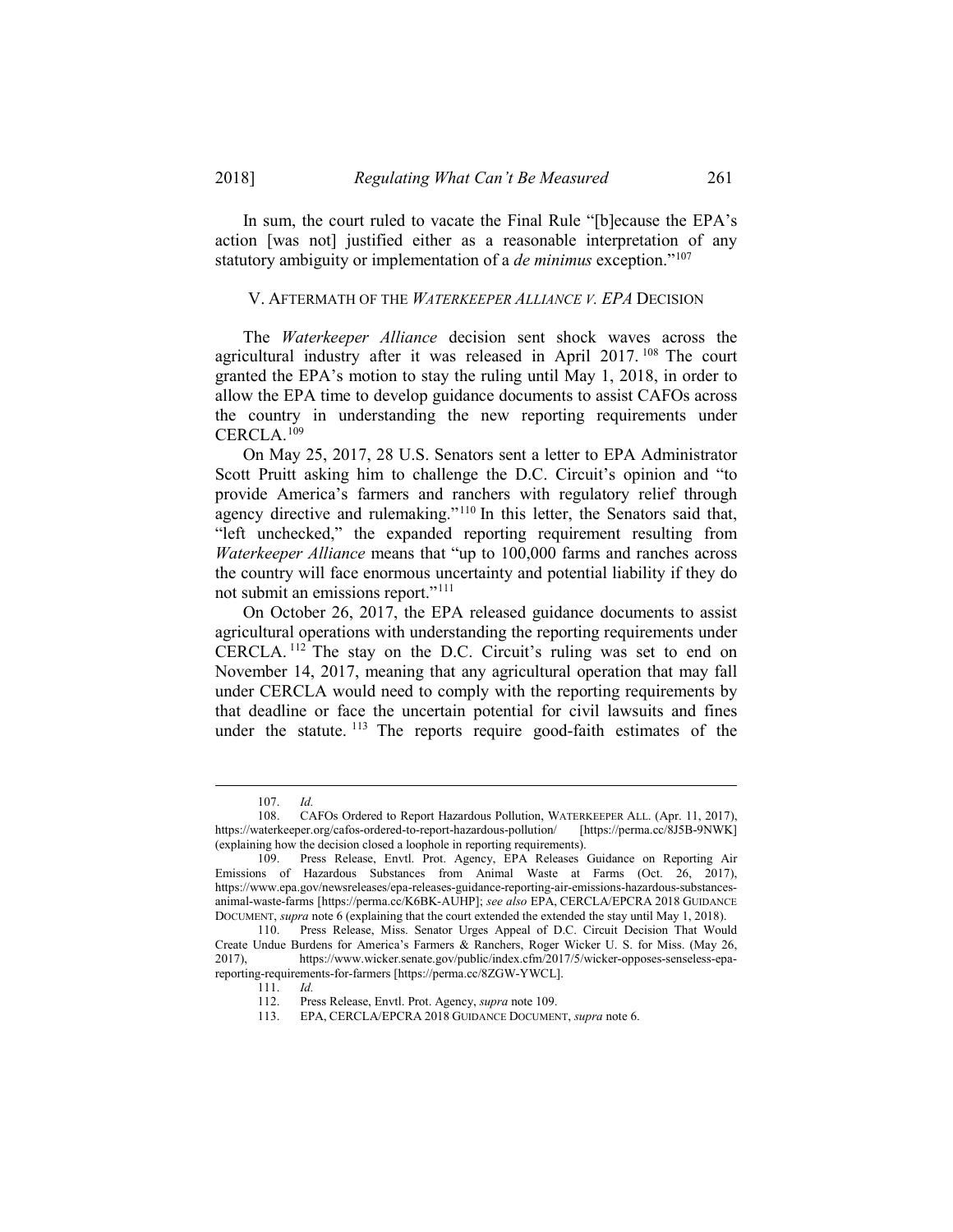reportable emissions and can be based on best professional judgment. [114](#page-17-0) While agricultural operators are required to report, the EPA has given them considerable discretion in determining how they estimate emission releases from their operation. [115](#page-17-1) Agricultural operators are encouraged to "coordinate with . . . trade associations or . . . land-grant universities, [and] may establish estimated quantities of releases by relying on: (1) past release data, (2) engineering estimates, (3) your knowledge of the facility's operations and release history, or (4) your best professional judgment."[116](#page-17-2) Actual data on emissions from the individual operation is not required.<sup>[117](#page-17-3)</sup> On February 1, 2018, the D.C. Circuit granted the EPA's motion to further stay the mandate until May 1, 2018.[118](#page-17-4) As a result, CAFOs would not be required to submit their initial continuous release notifications until that date. $119$ 

For all the backlash, confusion, and anxiety, a little over a month before the D.C. Circuit was set to vacate the 2008 Final Rule, Congress finally stepped in. On March 23, 2018, President Trump signed the Omnibus Bill, and tucked within this massive appropriations bill is Title XI, called the "Fair Agricultural Reporting Method Act" or "FARM Act."<sup>120</sup> The FARM Act amends Section 103(e) of CERCLA to no longer apply to "air emissions from animal waste (including decomposing animal waste) at a farm."[121](#page-17-7) Animal waste includes "feces, urine, or other excrement, digestive emission, urea, or similar substances emitted by animals (including any form of livestock, poultry, or fish)."[122](#page-17-8)

# VI. QUESTIONS AND OPTIONS MOVING FORWARD

While the eleventh-hour actions by Congress in passing the Omnibus Bill have prevented CAFO operators from having to comply with reporting requirements and potential penalties under CERCLA, the conflict between environmental groups and a modern agriculture industry remains. <sup>[123](#page-17-9)</sup> Congress may have saved the day on this matter, but *Waterkeeper Alliance* is a good example of the predicament production agriculture is in for many environmental issues. What might happen if Congress does not act as

<sup>114.</sup> *Id.*

<span id="page-17-4"></span><span id="page-17-3"></span><span id="page-17-2"></span><span id="page-17-1"></span><span id="page-17-0"></span><sup>115.</sup> *Id.*

<sup>116.</sup> *Id.* 117. *Id.*

<sup>118.</sup> *Id.*

<sup>119.</sup> *Id.* Consolidated Appropriations Act, 2018, H.R. 1625, 115th Cong. (2d Sess. 2018).

<span id="page-17-9"></span><span id="page-17-8"></span><span id="page-17-7"></span><span id="page-17-6"></span><span id="page-17-5"></span><sup>121.</sup> *Id.*

<sup>122.</sup> *Id.* 123. *Id.*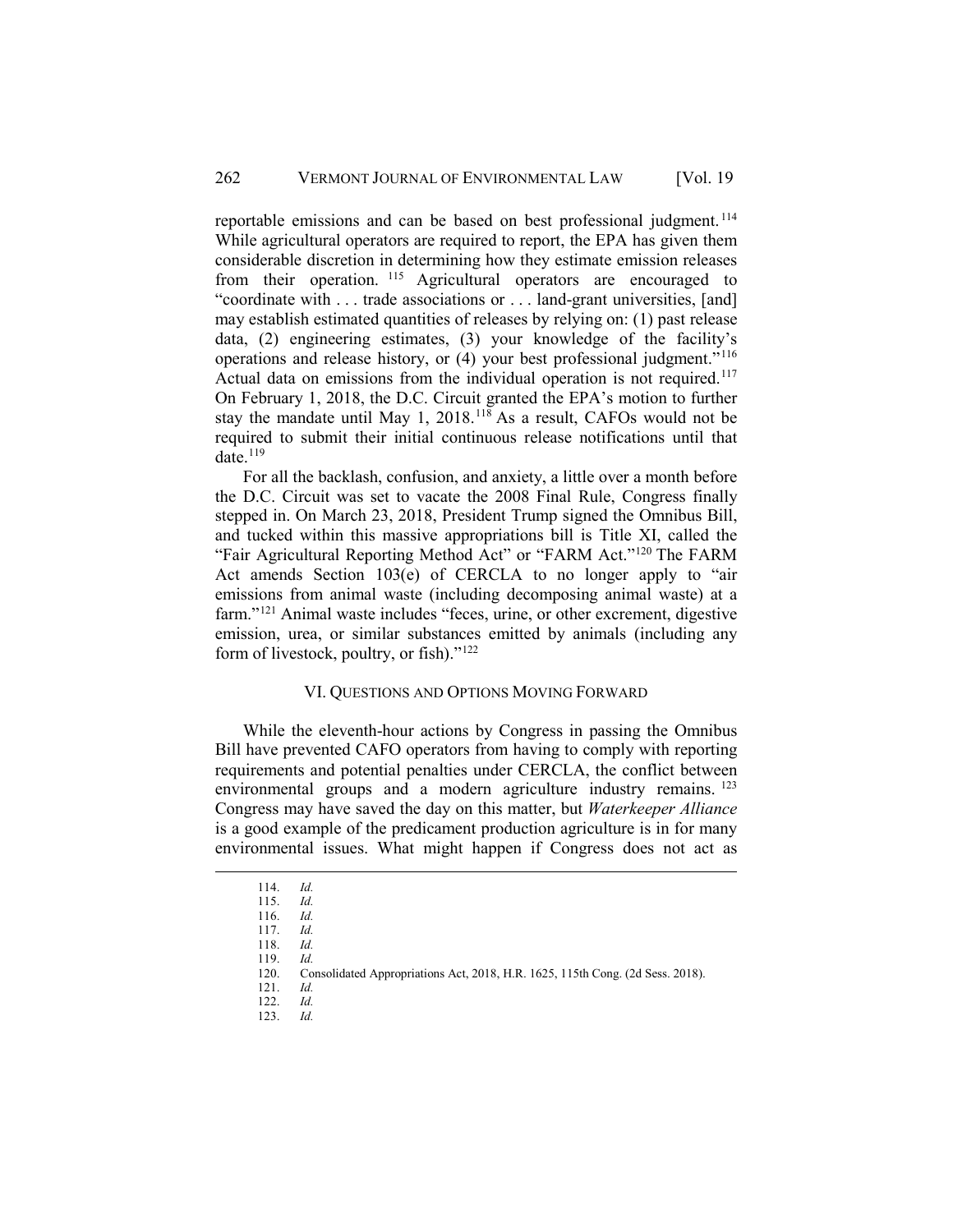quickly next time, or a different administration refuses to sign the bill? The following will provide a look at some of the questions asked and options available to the involved parties prior to the passage of the Omnibus Bill.

Following the D.C. Circuit's opinion, the EPA was left with limited options beyond its issuance of guidance for the agriculture industry, and the aftermath of *Waterkeeper Alliance* left many questions unanswered. An industry that enjoyed exemption for years went from blissful ignorance to very quickly being told—via a red box on the EPA's webpage—to report emissions that the regulating agency is not sure how to measure.<sup>[124](#page-18-0)</sup> Even the best land-grant universities in the country could only provide estimates for determining values.<sup>[125](#page-18-1)</sup> Beyond the statutory requirements that our legal system has said is the law, what does it actually mean to implement these regulations? They add time and expense to agricultural operations and a fear of litigation at some point in the future by an NGO or environmental group that may disagree with modern production feeding operations. Operators of CAFOs likely have two key questions regarding these laws: first, what is the actual purpose behind these reporting requirements? And second, how can they accurately and confidently determine whether an operation emits an amount of ammonia or hydrogen sulfide that would subject them to the reporting requirements?

#### *A. Does Reporting Really Matter?*

Even though the expert agency that manages both programs stated that these "reports were unnecessary because, in most cases, a federal response is impractical and unlikely," the D.C. Circuit in *Waterkeeper Alliance* seemed to defer to the Final Rule commenters, who expressed concern for the possibility of these releases.[126](#page-18-2) These commenters and proponents of stricter air regulations on CAFOs put forward unfortunate cases where farmers "have become seriously ill or even died" as the result of manure (specifically when pumping liquid manure from pits) as evidence of the need for the reporting.[127](#page-18-3) As terrible as these cases are, agricultural groups

<sup>124.</sup> *Id.*

<span id="page-18-1"></span><span id="page-18-0"></span>See *id.* (providing estimates of emissions based on studies from universities like Iowa State University, Texas A&M University, and the University of Nebraska).

<span id="page-18-2"></span><sup>126.</sup> CERCLA/EPCRA Administrative Reporting Exemption for Air Releases of Hazardous Substances from Animal Waste at Farms, 73 Fed. Reg. at 76,956; *see also* Waterkeeper All. v. Envtl. Prot. Agency, 853 F.3d 527, 535 (D.C. Cir. 2017) (according great weight to the comments in the Final Rule).

<span id="page-18-3"></span><sup>127.</sup> Waterkeeper All. v. Envtl. Prot. Agency, 853 F.3d 527, 536 (D.C. Cir. 2017); *see also* J. Nicholas Hoover, *Can't You Smell That Smell? Clean Air Act Fixes for Factory Farm Air Pollution,* 6 STAN. J. ANIMAL L. & POL'Y 1, 2 (2013) (discussing a deadly event involving multiple people with regards to a manure pit).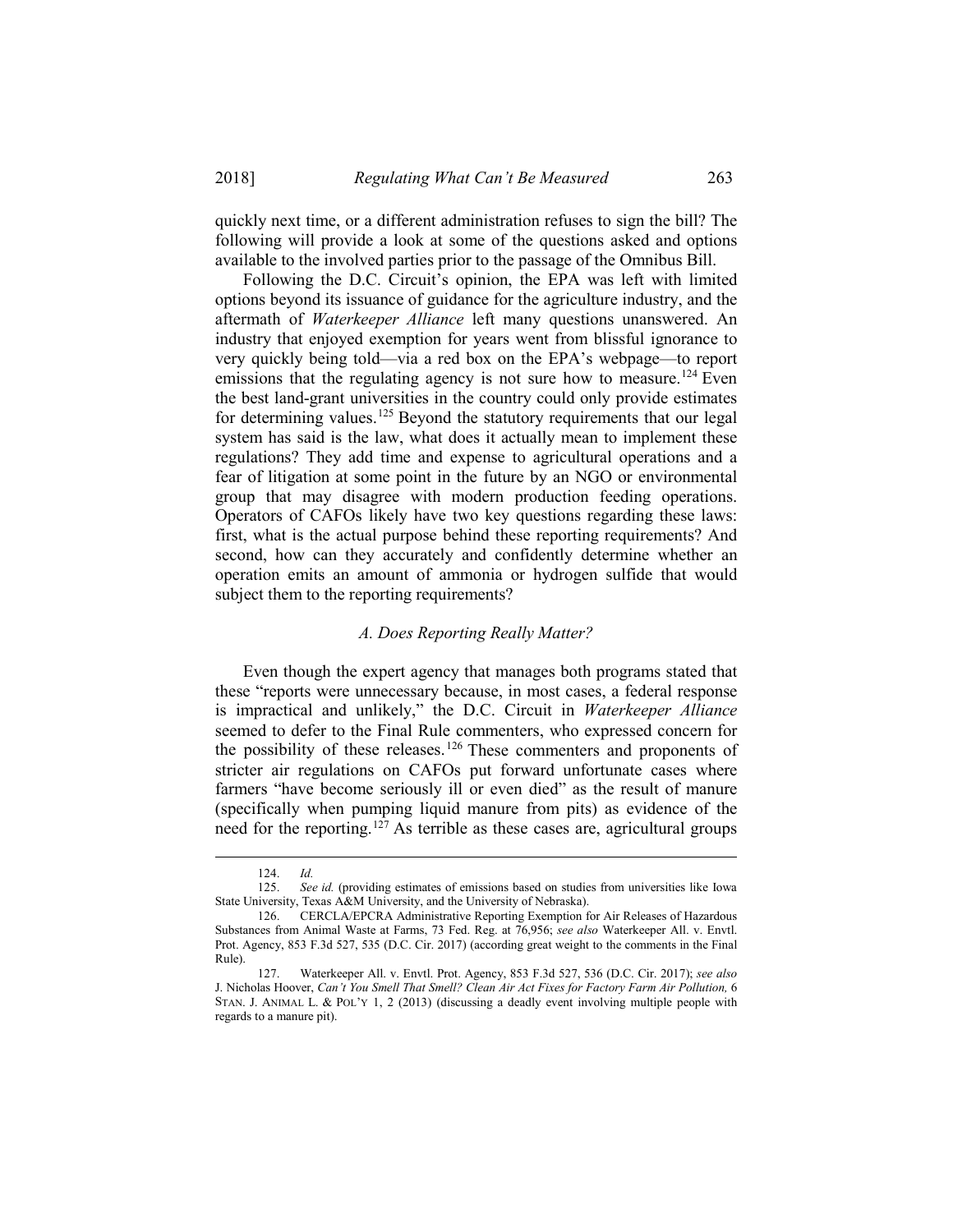may well be skeptical in looking for the actual reasons environmental groups are pushing for these reports. Neither CERCLA nor EPCRA impose actual reductions of emissions from hazardous substances; however, because these statutes currently contain mechanisms that allow for citizen suits against CAFOs, environmental groups may pursue lawsuits against animal agriculture under the low-hanging fruit of these provisions with the hopes of future implementation of broader CAA regulation of CAFOs.<sup>[128](#page-19-0)</sup> The CAA has technology-forcing measures that would make CERCLA and EPRCA reporting standards look easy.  $129$  While Congress has acted to remove this burden for now, the potential for future regulation under other environmental laws is something that is not overlooked by those opposed to the exemption; rather, it may be argued that this legislation only delays "an inevitable reckoning with pollution caused by [an] enormously consolidated agricultural system."<sup>[130](#page-19-2)</sup>

#### *B. How to Accurately Measure Emissions*

If CAFOs must report, how does a farmer or rancher accurately determine if he or she is required to report? The short answer is that no one is quite sure. Unfortunately for CAFOs, the lack of reliable science is not a reason to exempt animal production facilities from the reporting requirements of EPCRA and CERCLA. [131](#page-19-3) Animal agriculture has previously argued that "there is no generally accepted methodology or model for estimating" an emission from CAFOs, but that argument was unsuccessful.[132](#page-19-4) Furthermore, neither party in *Waterkeeper Alliance* argued that daily emissions of commercial farms fell below the reporting threshold under both CERCLA and EPCRA.<sup>[133](#page-19-5)</sup>

<span id="page-19-0"></span><sup>128.</sup> Danielle M. Purifoy, *EPCRA: A Retrospective on the Environmental Right-to-Know Act*, 13 YALE J. OF HEALTH POL'Y 375, 377–78 (2013) (stating that beyond planning and reporting requirements in EPCRA, "industries have no express obligations under the statute to mitigate releases or to reduce risks to their employees and their surrounding communities. Nevertheless . . . this 'toothless' statute has been instrumental not only in improvements in industry transparency to its neighbors and the larger public. Also, and perhaps unexpectedly, in increased self-policing by many industries of their emissions, both to appease investment stakeholders and to prevent costly waste from inefficiencies at their facilities."); *see also* 42 U.S.C. § 9659(a) (2012) (explaining the citizens suit provision of CERCLA); 42 U.S.C.  $\S$  11046(a)(1) (2012) (explaining the citizens suit provision of EPCRA).

<span id="page-19-1"></span><sup>129.</sup> *See* ROBIN KUNDIS CRAIG, ENVIRONMENTAL LAW IN CONTEXT: CASES AND MATERIALS 667 (4th ed. 2016) ("The EPA regulates stationary sources through technology-based emissions limitations.").

<span id="page-19-5"></span><span id="page-19-4"></span><span id="page-19-3"></span><span id="page-19-2"></span><sup>130.</sup> Laurie Ristino, *Congress Just Gave Big Agriculture the Pollution Green Light*, THE HILL (Mar. 23, 2018, 02:20 PM) http://thehill.com/opinion/energy-environment/379971-congress-justgave-big-agriculture-the-pollution-green-light [https://perma.cc/2G7U-ESQD].

Sierra Club, Inc. v. Tyson Foods, Inc., 299 F.Supp.2d 693, 705 (W.D. Ky. 2003). 132. *Id.* at 706.

<sup>133.</sup> Waterkeeper All. v. Envtl. Prot. Agency, 853 F.3d 527, 531 (D.C. Cir. 2017).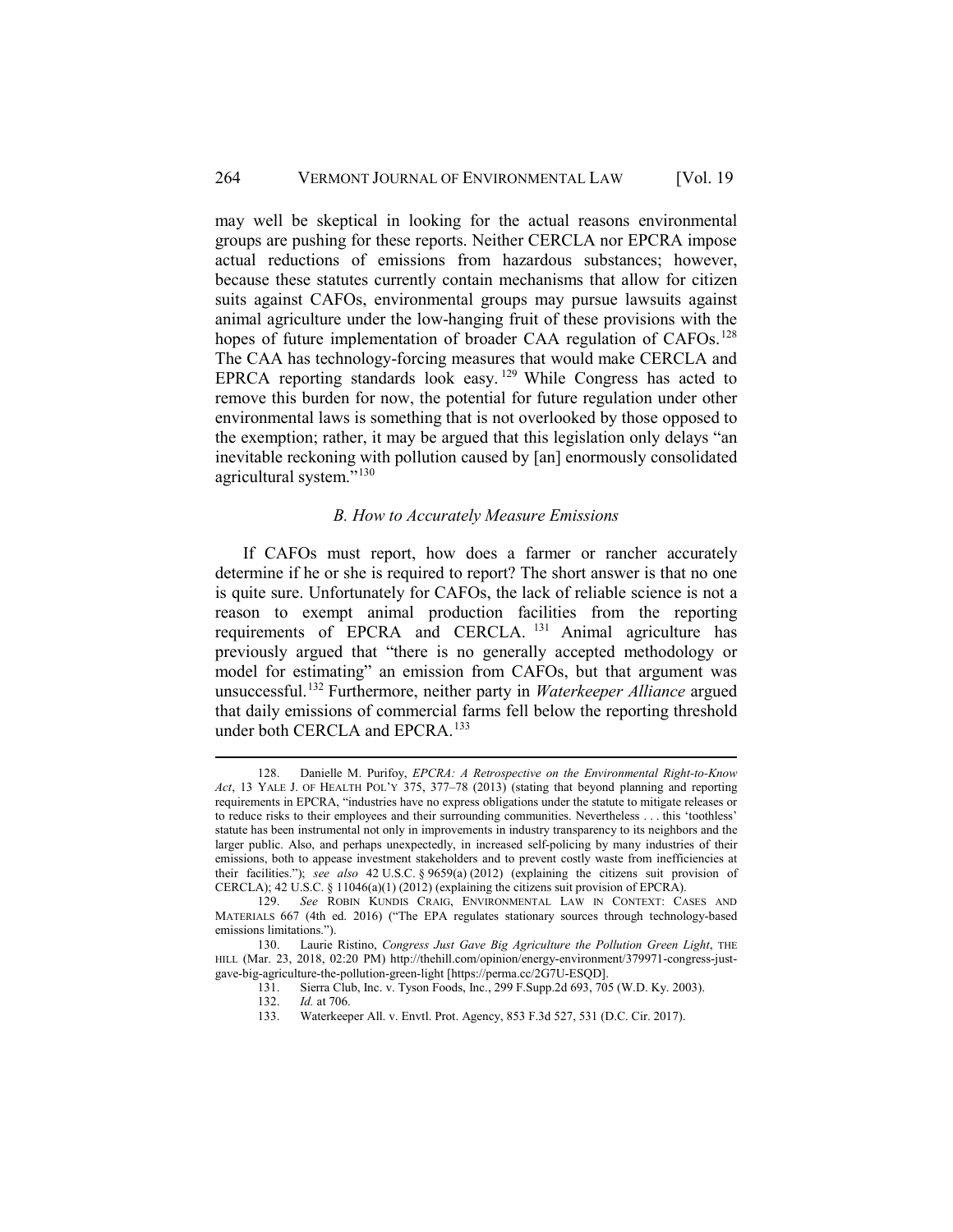Although the argument "we cannot measure it" may not fly in a D.C. Circuit Court, understanding the difficulties of actually measuring emissions in the feedlot or dairy over 1,600 miles away from benches in Washington, D.C., is important. Uncertainty in accurately determining if you may be subject to large fines and citizen suits is a serious matter facing CAFO operators and managers across the country. The issue is not that the CAFO managers cannot or refuse to do mathematical estimates. The concern becomes whether the estimates are accurate, and accurately estimating emissions is no easy task—the EPA has spent over eleven years researching this very issue and still cannot provide a clear answer.<sup>[134](#page-20-0)</sup> Likewise, states have, for the most part, avoided regulating CAFO emissions for this very reason.<sup>[135](#page-20-1)</sup>

In order to better understand the difficulty of actually estimating these emissions, a brief overview of the EPA's attempts to quantify these air components over the last ten years may be helpful[.136](#page-20-2) In 2005, the EPA and the dairy, swine, and poultry industries found some middle ground in which they hoped to make progress with quantifying and reporting air emissions by entering into a voluntary consent agreement known as the Animal Feeding Operations Consent Agreement (the Air Compliance Agreement). <sup>[137](#page-20-3)</sup> The AFOs were seeking to address the recent lawsuits brought under CERCLA and EPCRA, and the EPA needed funding and cooperation from the agricultural industry to better develop the emissionsmeasuring methodologies. [138](#page-20-4) Under this Air Compliance Agreement, participating AFOs provided the funding for a two-year, nationwide emissions-monitoring study (National Air Emissions Monitoring Study or NAEMS) of animal confinement structures and manure storage and treatment units in the broiler, egg-layer, swine, and dairy industries[.139](#page-20-5) The goal of this study was to gather accurate emissions data that the EPA could use to develop emissions-estimating methodologies (EEMs).<sup>[140](#page-20-6)</sup> Using these estimates of daily and annual emissions would aid the EPA's regulation of

<span id="page-20-0"></span><sup>134.</sup> ENVTL. PROT. AGENCY, EPA 17-P-0396, ELEVEN YEARS AFTER AGREEMENT, EPA HAS NOT DEVELOPED RELIABLE EMISSION ESTIMATION METHODS TO DETERMINE WHETHER ANIMALS FEEDING OPERATIONS COMPLY WITH CLEAN AIR ACT AND OTHER STATUTES 2 (2017).

<sup>135.</sup> COPELAND, PRIMER, *supra* note 24, at 15.

<sup>136.</sup> *See* Amanda Peterka, *EPA Study of CAFO Emissions* 

<span id="page-20-2"></span><span id="page-20-1"></span>*Grinds on with No End in Sight*, E&E NEWS (June 25, 2014), https://www.eenews.net/stories/1060001938 [https://perma.cc/T65M-4EQE] ("U.S. EPA's nine-year effort to document air pollution at livestock operations is likely still many years from completion and unlikely to be as useful as industry and environmental groups had hoped.").

<span id="page-20-6"></span><span id="page-20-5"></span><span id="page-20-4"></span><span id="page-20-3"></span><sup>137.</sup> Animal Feeding Operations Consent Agreement and Final Order, 70 Fed. Reg. 4,958, 4,959 (Jan. 31, 2005).

<sup>138.</sup> *Id.* at 4,958, 4,963.<br>139. *Id.* at 4,961.

*Id.* at 4,961.

<sup>140.</sup> *Id.*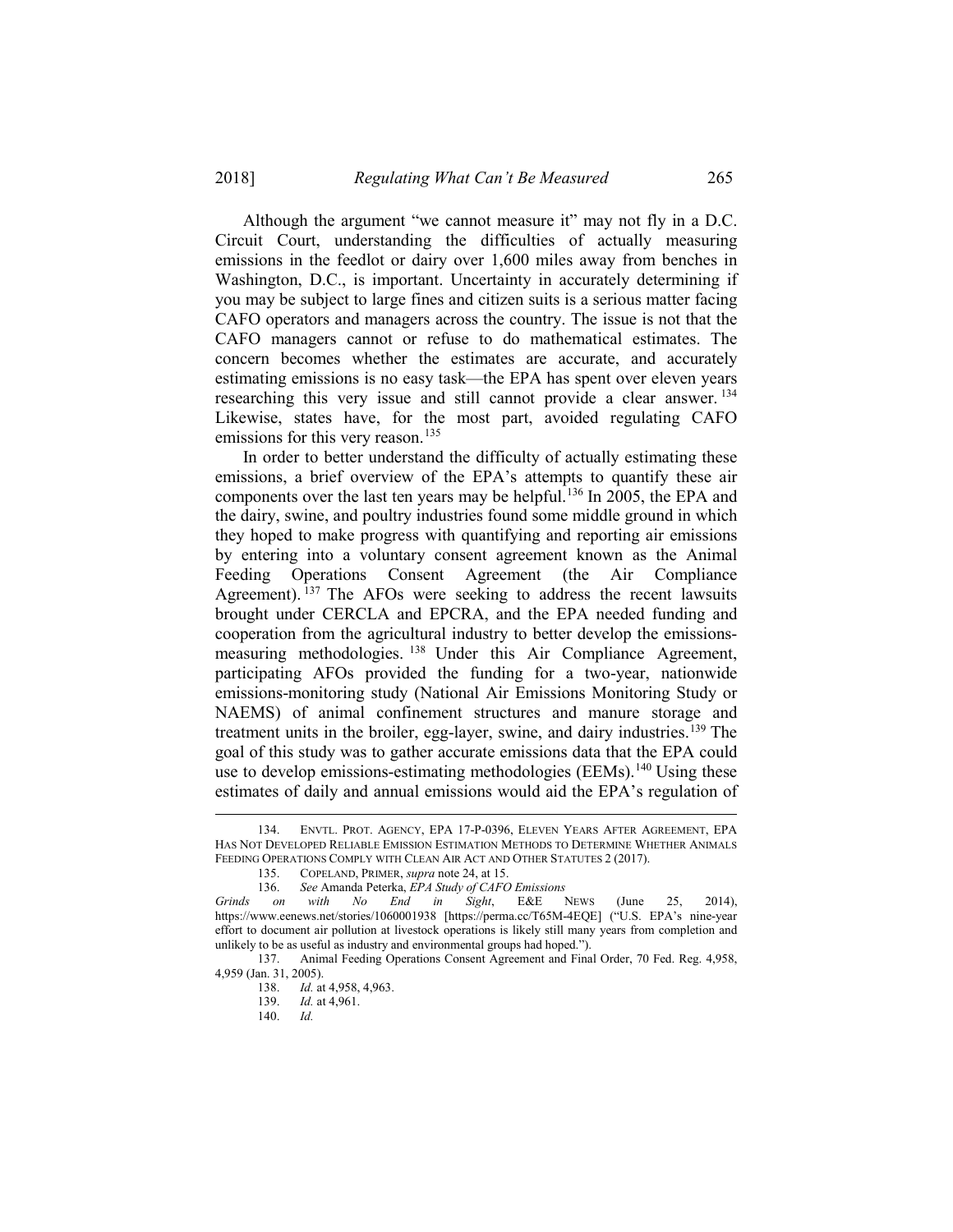AFOs under the CAA, CERCLA, and EPCRA. [141](#page-21-0) Over 2,500 AFOs, representing nearly 14,000 facilities, received the EPA's approval to participate in the Air Compliance Agreement. [142](#page-21-1) Notably, all AFOs that "chose to participate in the Air Compliance Agreement and [met] all its conditions [received] . . . a limited release and covenant not to sue from liability for certain past and ongoing CAA, CERCLA and EPCRA violations."[143](#page-21-2) The Air Compliance Agreement raised over \$14 million to fund NAEMS.<sup>[144](#page-21-3)</sup>

With the EPA's oversight and monitoring, NAEMS began in the summer of 2006.<sup>[145](#page-21-4)</sup> The study was implemented at 27 representative broiler, egg-layer, swine, and dairy operations in ten states (California, Indiana, Iowa, Kentucky, New York, North Carolina, Oklahoma, Texas, Washington, and Wisconsin). <sup>[146](#page-21-5)</sup> Interestingly, beef production, which accounts for the largest recoverable nitrogen percentage of all livestock and poultry species, was markedly not represented in these studies. [147](#page-21-6) In February of 2012, the EPA released a draft version of the results from NAEMS and asked the Science Advisory Board (SAB), a board made up of some of the top scientists, engineers, and professors from universities all across the country, to review and provide advice on scientific issues associated with development of the EEMs.<sup>[148](#page-21-7)</sup>

In April of 2013, the SAB produced a review of the EEMs and ultimately concluded that the EPA's statistical models would have "a limited ability to accurately predict emissions" beyond the small number of farms in the dataset and that the "models used in the current EEMs were not suitable for use outside the range of parameter values in the current data." [149](#page-21-8) In July of 2013, the EPA responded to the SAB's review and stated that the EPA would continue to "work diligently in the coming

<span id="page-21-0"></span><sup>141.</sup> *See* U.S*.* ENVTL. PROT. AGENCY, EPA-SAB-13-003, SAB REVIEW OF EMISSIONS-ESTIMATING METHODOLOGIES FOR BROILER ANIMAL FEEDING OPERATIONS AND FOR LAGOONS AND BASINS AT SWINE AND DAIRY ANIMAL FEEDING OPERATIONS 11 (2013), (describing that a limited sample in developing EEMs may not be effective in controlling emissions more broadly).  $142.$  Id. at A-3.

*Id.* at A-3.

<span id="page-21-3"></span><span id="page-21-2"></span><span id="page-21-1"></span><sup>143.</sup> Animal Feeding Operations Consent Agreement and Final Order, 70 Fed. Reg. at 4,959.

<sup>144.</sup> U.S. ENVTL. PROT. AGENCY, *supra* note 134, at 6.

<sup>145.</sup> *NAEMS: National Air Emissions Monitoring Study*, PURDUE UNIVERSITY

<span id="page-21-4"></span>https://engineering.purdue.edu/~odor/NAEMS/index.htm [https://perma.cc/SZ46-TA9P] (2006).

<sup>146.</sup> U.S. ENVTL. PROT. AGENCY*, supra* note 134, at 7.

<span id="page-21-8"></span><span id="page-21-7"></span><span id="page-21-6"></span><span id="page-21-5"></span><sup>147.</sup> *See* U.S. ENVTL. PROT. AGENCY, ANIMAL FEEDING OPERATIONS – 2012 MONITORED AFOs, 1 https://archive.epa.gov/airquality/afo2012/web/html/index.html [https://perma.cc/NTG9- MGRG] (last updated on July 11, 2016) (identifying pork, broiler chickens, egg-laying operations, and dairies as categories of animal feeding operations included the study, with the noticeable absence of beef production).

<sup>148.</sup> *Id.*; U.S. ENVTL. PROT. AGENCY, SAB REVIEW OF EMISSION, *supra* note 141, at A-1.

<sup>149.</sup> U.S. ENVTL. PROT. AGENCY, SAB REVIEW OF EMISSION, *supra* note 141, at 2.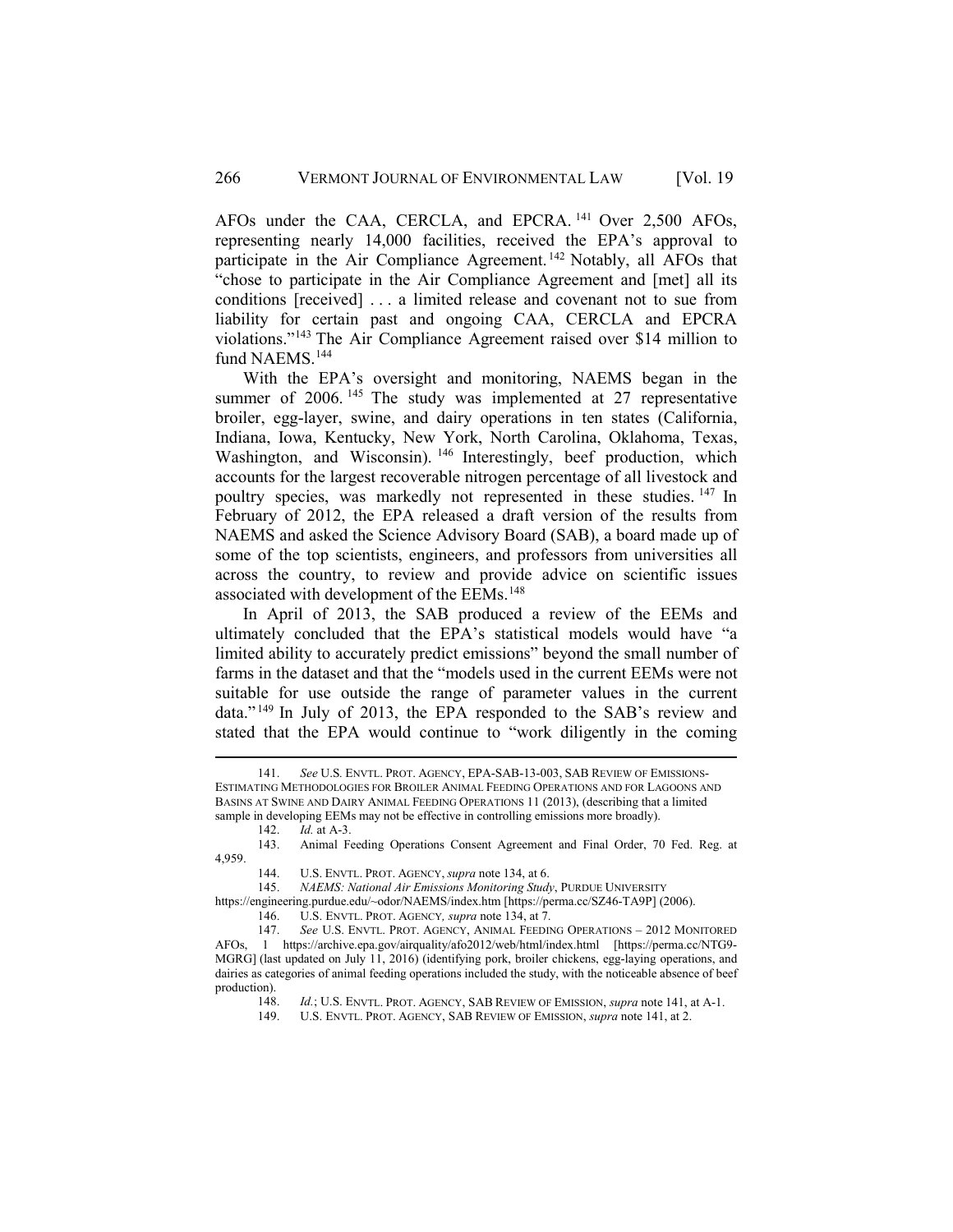months to develop appropriate emissions-estimating methodologies for animal-feeding operations throughout the U.S."[150](#page-22-0) This appears to be the most recent update on this matter.

In sum, over ten years have passed since NAEMS began, and there still appears to be challenges to determining the best way to accurately measure emissions from CAFOs.<sup>[151](#page-22-1)</sup> In defense of the EPA, the Agency has diligently worked to find a solution to the emissions-measuring issues; however, a reliable and accurate formula that can be applied to fit a certain species, in a certain part of the country, fed a certain diet, and with a certain manure-management system has yet to be found. <sup>[152](#page-22-2)</sup> Because of this uncertainty, the CERCLA rule that went into effect on January 22, 2018, offers CAFOs a range of options in selecting a formula that fits them.[153](#page-22-3)

# *C. What Can Be Done in the Long Term with These Reporting Requirements?*

In analyzing the situation post-*Waterkeeper Alliance v. EPA*, the agricultural industry is at an important crossroads. "Two roads diverged in a yellow wood" for production agriculture, and the path it decides to travel down may very well impact its future regulatory burden, the future viability of the industry, and its footprint on the environment.<sup>[154](#page-22-4)</sup>

### 1. Forced Regulation Through Litigation

This is the road that production agriculture is currently on. Environmental groups, through expensive and time-consuming court cases, have slowly chipped away at the exemptions that agriculture has enjoyed under environmental regulations.<sup>[155](#page-22-5)</sup> These groups are often active, well-

<span id="page-22-0"></span><sup>150.</sup> Letter from Bob Perciasepe, Acting Admin., Envtl. Prot. Agency, to David T. Allen, Chairman, Science Advisory Bd. (July 15, 2013), https://yosemite.epa.gov/sab/SABPRODUCT.NSF/81e39f4c09954fcb85256ead006be86e/08A7FD5F8B D5D2FE85257B52004234FE/\$File/EPA-SAB-13-003\_Response\_07-15-2013.pdf [https://perma.cc/9D95-SFC8].

<span id="page-22-1"></span><sup>151.</sup> EPA, CERCLA/EPCRA 2018 GUIDANCE DOCUMENT, *supra* note 6 ("EPA recognizes that it will be challenging for farmers to estimate releases from animal wastes because there is no generally accepted methodology for estimating these emissions at this time.").

<sup>152.</sup> EPA, CERCLA/EPCRA 2018 GUIDANCE DOCUMENT, *supra* note 6.

<sup>153.</sup> ENVTL. PROT. AGENCY, FACT SHEET NO: 520-F-17-001, CERCLA AND EPCRA

<span id="page-22-3"></span><span id="page-22-2"></span>REPORTING REQUIREMENTS FOR AIR RELEASES OF HAZARDOUS SUBSTANCES FROM ANIMAL WASTE AT FARMS 1 (2018).

<sup>154.</sup> Robert Frost, *The Road Not Taken*, POETRY FOUNDATION,

<span id="page-22-4"></span>https://www.poetryfoundation.org/poems/44272/the-road-not-taken [https://perma.cc/U4SP-NR9G] (last visited Feb. 3, 2018).

<span id="page-22-5"></span><sup>155.</sup> Shannon L. Ferrell & Tiffany D. Lashmet, *One If By Land, Two If By Sea, Three If By Air: The Changing Face of Environmental Regulation of Production Agriculture*, *in* STATE BAR OF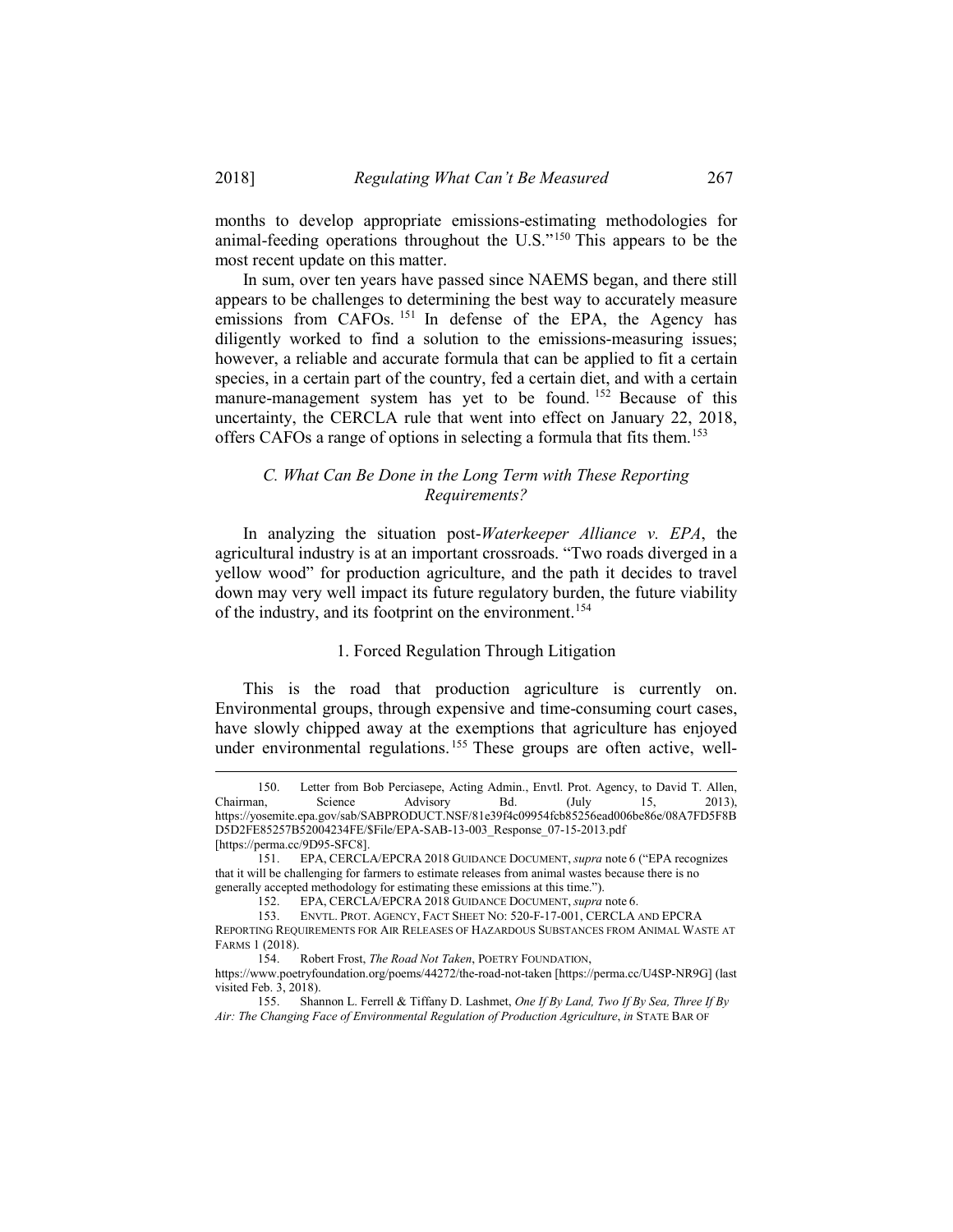funded, and not afraid of an agriculture industry that refuses to acknowledge them as an opponent worth meddling with. However, but for commenters who participated in the EPA's rulemaking process for the 2008 Final Rule and cases like *Waterkeeper Alliance v. EPA*, production agriculture would likely still be exempt from reporting its emissions.<sup>156</sup>

Furthermore, because the federal statutory scheme currently does not fit these environmental groups' goals in regard to regulating CAFOs, it is likely they will continue to attempt to try to "fit a square emission into a round regulation." [157](#page-23-1) Ammonia and hydrogen sulfide may just be the beginning. While this paper has focused solely on these two pollutants, enteric fermentation and manure management are two of the top four sources of methane, a GHG, in the United States.<sup>[158](#page-23-2)</sup> The next four years may provide a short respite from new climate and environmental regulations in the United States; however, the rest of the world is moving forward with attempts (such as the Paris Agreement) to find solutions to mitigate future climate impacts.<sup>[159](#page-23-3)</sup> The question is no longer whether such external pressures from climate and environmental regulations should be applied to agriculture; rather, it is when these pressures will be applied to agriculture and how. If agriculture is unwilling to take a proactive seat at the table when the United States begins to implement similar climate regulations, it is unlikely that the application of such regulations will be favorably applied to the industry.

### 2. Congressional Amendments to CERCLA and EPCRA

This route attempts to revert the regulatory situation back to the status quo and is the easiest in terms of actual management practices at CAFOs.

TEXAS, 10TH ANNUAL JOHN HUFFAKER AGRICULTURAL LAW COURSE 7 (2016) (stating that agriculture exemptions are continuing to be eroded "by pressure from a number of sectors" and discussing the *Waterkeeper* case).

<span id="page-23-0"></span><sup>156.</sup> *See* Waterkeeper All. v. Envtl. Prot. Agency, 853 F.3d 527, 536 (D.C. Cir. 2017) (discussing that public comments on the Final Rule issued by the EPA undercut the EPA's justification for exempting farms from reporting emissions).

<span id="page-23-1"></span><sup>157.</sup> Ferrell & Lashmet, *supra* note 155, at 7. (discussing how EPCRA was not designed to regulate byproduct emission from livestock operations and that agriculture should take a proactive approach to assist in finding a "right tool for the job").

<span id="page-23-2"></span><sup>158.</sup> *See* EPA, INVENTORY OF U.S. GREENHOUSE GAS EMISSIONS AND SINKS: 1990-2015, *supra* note 56, at ES-6 (identifying enteric fermentation, natural gas systems, landfills, and manure management as the top four sources of methane).

<span id="page-23-3"></span><sup>159.</sup> *See* Philip Rucker & Jenna Johnson, *Trump Announces U.S. Will Exit Paris Climate Deal, Sparking Criticism at Home and Abroad*, WASH. POST (June 1, 2017), https://www.washingtonpost.com/politics/trump-to-announce-us-will-exit-paris-climate-

deal/2017/06/01/fbcb0196-46da-11e7-bcde-624ad94170ab\_story.html [https://perma.cc/8L64-3KAN] (discussing how pulling out from the Paris Climate Agreement will take four years—slightly longer than President Trump's first term).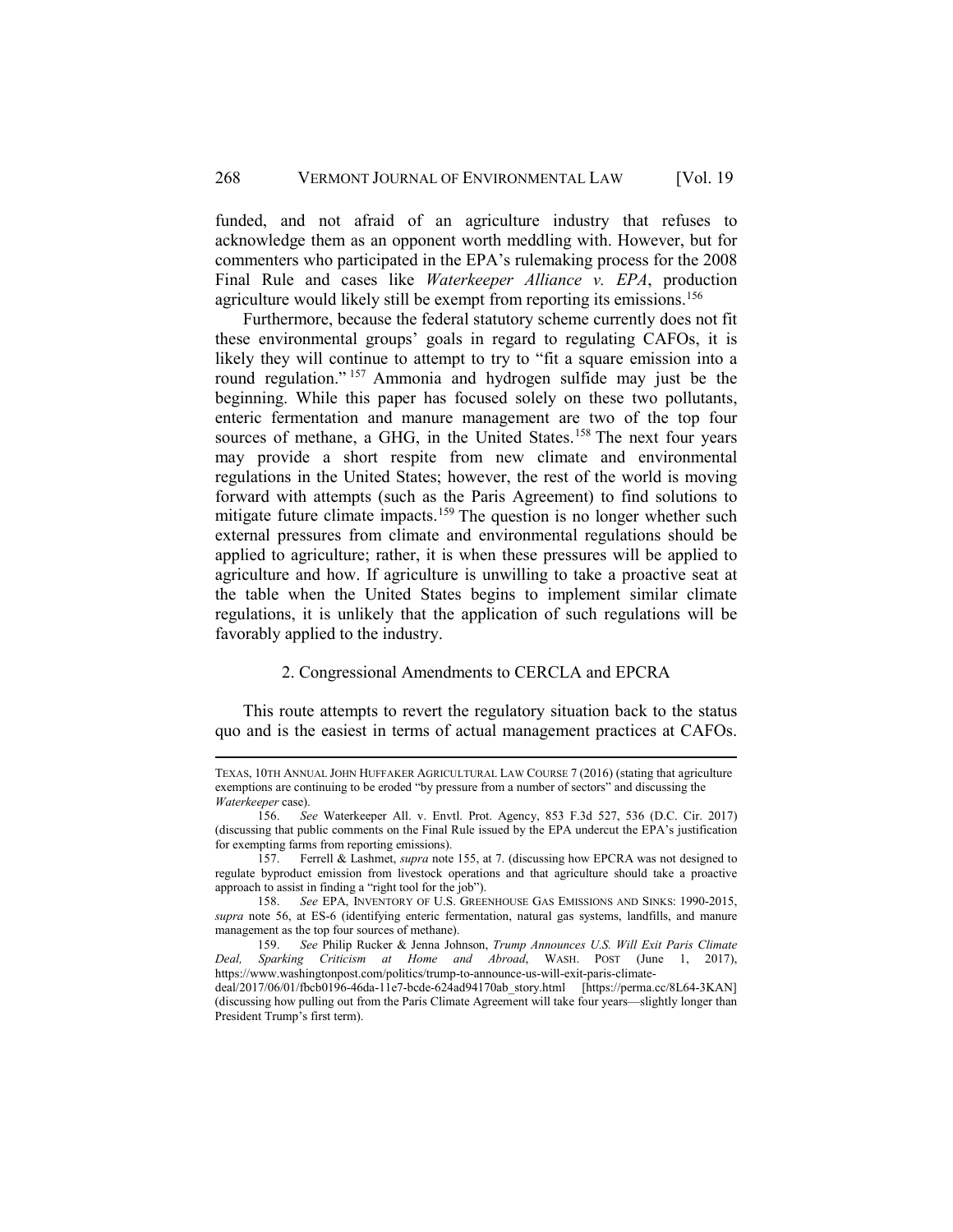This option is the one that eventually took the prize (for now), as the Omnibus Bill exempts CAFOs from reporting "air emissions from animal waste at a farm."[160](#page-24-0) However, this was never a guaranteed option. On at least two occasions (2004 and 2017), dozens of Senators wrote to the EPA Administrator either to ask the Agency to clarify the reporting requirements of CERCLA and EPCRA or to limit the reporting requirements under these two laws for livestock and poultry operations.<sup>[161](#page-24-1)</sup> These letters demonstrate that Congress is aware that livestock producers face uncertainty and may be targeted for enforcement actions under these laws[.162](#page-24-2) However, asking the executive branch to find a way to lessen the regulatory burden of Congress's legislation on the agriculture industry, especially in the aftermath of the D.C. Circuit's decision in *Waterkeeper Alliance*, is an unlikely strategy to create real change. The EPA is only given so much deference by the courts, and the second highest court in the land struck down the EPA's actions to create an exception in its 2008 rule. [163](#page-24-3)

Nevertheless, the Senators are not limited to writing letters if they truly want to provide relief to the agriculture industry under these regulations. In 2011, both the House and the Senate introduced bills that would amend CERCLA in order "to clarify that manure is not considered a hazardous substance, pollutant, or contaminant under the Act."<sup>[164](#page-24-4)</sup> The amendments failed to gain the needed traction.<sup>[165](#page-24-5)</sup> However, if Congress would like to see CAFOs exempt from CERCLA and EPCRA reporting requirements, it will have to, again, attempt to amend and exclude animal production facilities from these reporting requirements.<sup>[166](#page-24-6)</sup> Congress clearly knew how to exempt certain items under CERCLA and EPCRA as demonstrated by the fertilizer exclusion, which exempts "the normal application of fertilizer" from the definition of release.  $^{167}$  $^{167}$  $^{167}$  With the FARM Act's inclusion within the Omnibus Bill, this exemption has been expanded to also apply to animal waste as well.

<sup>160.</sup> Consolidated Appropriations Act, 2018, H.R. 1625, 115th Cong. (2d Sess. 2018).

<span id="page-24-2"></span><span id="page-24-1"></span><span id="page-24-0"></span>Press Release, Miss. Senator Urges Appeal of D.C. Circuit Decision That Would Create Undue Burdens for America's Farmers & Ranchers, *supra* note 110.

<sup>162.</sup> COPELAND, LAWS AND LEGISLATIVE ISSUES, *supra* note 78, at 7.

<sup>163.</sup> Waterkeeper All. v. Envtl. Prot. Agency, 853 F.3d 527, 537–38 (D.C. Cir. 2017).

<span id="page-24-4"></span><span id="page-24-3"></span>H.R. 2997, 112th Cong. (2011) (amending CERCLA to provide an exception for manure); S. 1729, 112th Cong. (2011) (amending CERCLA to clarify manure's status under the regulation).

<sup>165.</sup> *H.R. 2997 (112th): Superfund Common Sense Act*, GOVTRACK,

<span id="page-24-5"></span>https://www.govtrack.us/congress/bills/112/hr2997/details [https://perma.cc/VWL8-QXAK] (last visited Mar. 19, 2018) (explaining that no vote on the bill ever took place).

<span id="page-24-7"></span><span id="page-24-6"></span><sup>166.</sup> *See* Sierra Club v. Tyson Foods, F. Supp. 2d 693, 705–06 (W.D. Ky. 2003) (explaining that courts interpret the fact that animal production facilities are not excluded from regulations as evidence that Congress did not intent to exclude such facilities).

<sup>167.</sup> COPELAND, LAWS AND LEGISLATIVE ISSUES, *supra* note 78, at 2.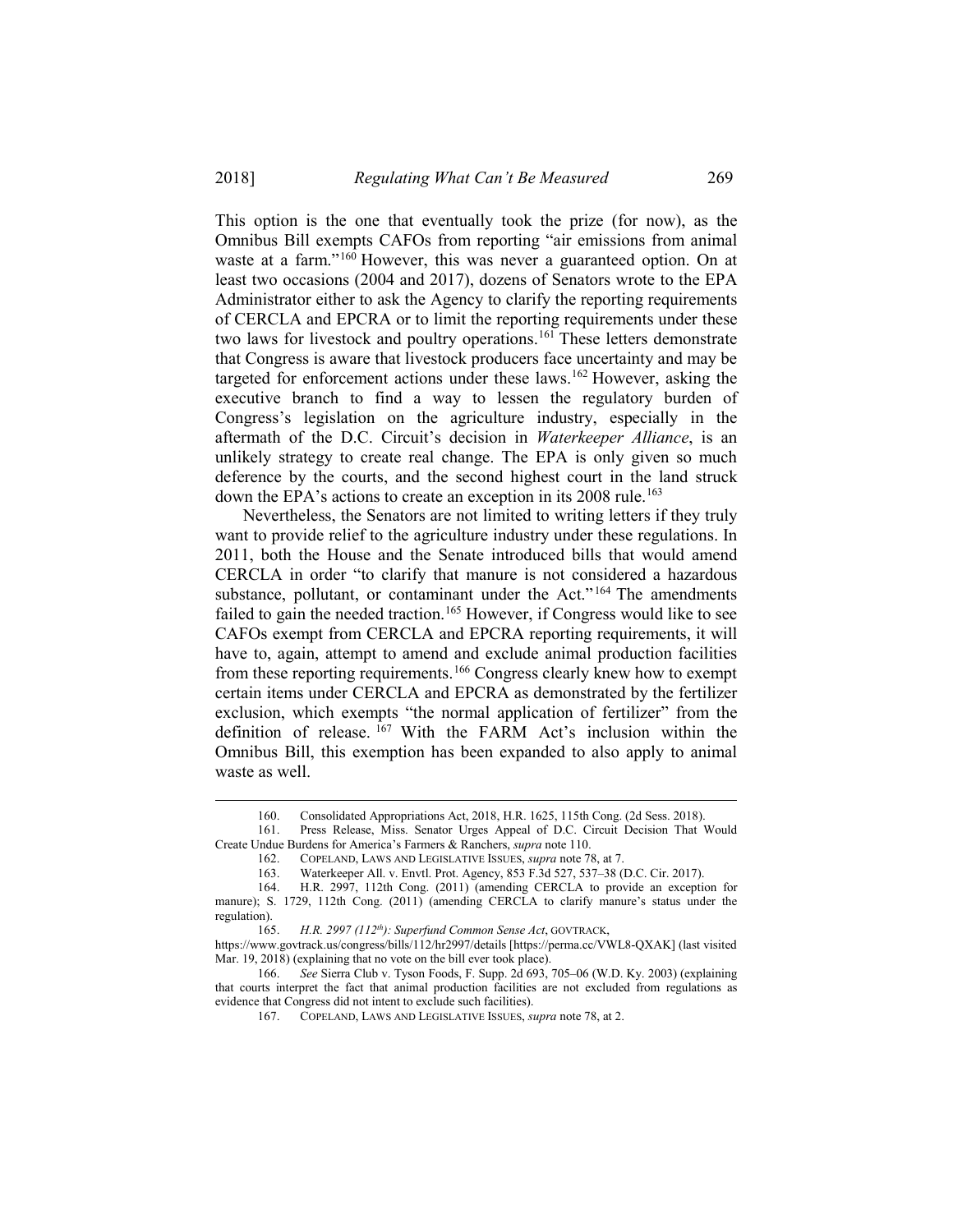Congress is making a similar push to exempt animal waste from the Resource Conservation and Recovery Act (RCRA), an act that governs the treatment, storage, and disposal of solid and hazardous waste. [168](#page-25-0) While unsuccessful, the Farm Regulatory Certainty Act was introduced in the U.S. House in 2016 to amend RCRA to clarify that RCRA does not "govern animal waste, manure, or fertilizer, or constituents derived from such sources, or the ways in which they are managed, stored, handled, or applied by agricultural operations." [169](#page-25-1) As the Omnibus Bill demonstrates, congressional amendments to these statutes will tremendously reduce the regulatory burden on agriculture.

# 3. A Proactive Approach by the Agriculture Industry

Today's modern agriculture is more innovative and efficient than ever, even as the demand for its products and outside pressures continue to increase.[170](#page-25-2) The American farmer and rancher does more with less today than ever before, and it is this type of spirit and drive that may be the answer to helping find solutions to emissions problems from animal agriculture.[171](#page-25-3) Rather than continuing to play defense against environmental groups or waiting for the legislature to amend laws in order to provide preferential exemptions, production agriculture can take "the bull by the horns" and proactively work with the EPA to find solutions for its emissions. Such voluntary efforts by animal agriculture to define for itself the best ways to manage and regulate emissions will likely be more industry friendly and feasible than any rule created through litigation with the Sierra Club or the Animal Legal Defense Fund. While a lofty goal, the Air Compliance Agreement is an example of previous cooperation in this area. $172$ 

<span id="page-25-0"></span><sup>168.</sup> *See* 42 U.S.C. § 6901(a) (2012) (explaining RCRA's coverage of solid waste and exemption of animal waste).

<sup>169.</sup> Farm Regulatory Certainty Act, H.R. 5685, 114th Cong. (2016).

<span id="page-25-2"></span><span id="page-25-1"></span><sup>170.</sup> *See* Maarten Elferink & Florian Schierhorn, *Global Demand for Food Is Rising. Can We Meet It?*, HARV. BUS. REV. (Apr. 7, 2016), https://hbr.org/2016/04/global-demand-for-food-isrising-can-we-meet-it [https://perma.cc/9Q76-3G4R] (identifying rising population, climate change, and deforestation as pressures of modern agriculture).

<span id="page-25-3"></span><sup>171.</sup> *See* U.S. FARMERS & RANCHERS ALL., AGRICULTURE IN AMERICA SUSTAINABILITY REPORT 11 (2017) ("As consumers' demand for sustainably-grown food intensifies, farmers and ranchers in the U.S. are using data and technology to become more efficient, nimble, and more equipped to protect the planet's resources while producing food.").

<span id="page-25-4"></span><sup>172.</sup> Animal Feeding Operations Consent Agreement and Final Order, 70 Fed. Reg. 4,958 (Jan. 31, 2005) (offering animal feed operations the chance to comment and sign a consent agreement to avoid time consuming litigation. The Air Compliance Agreement offers agency help to lower the cost of measuring emissions).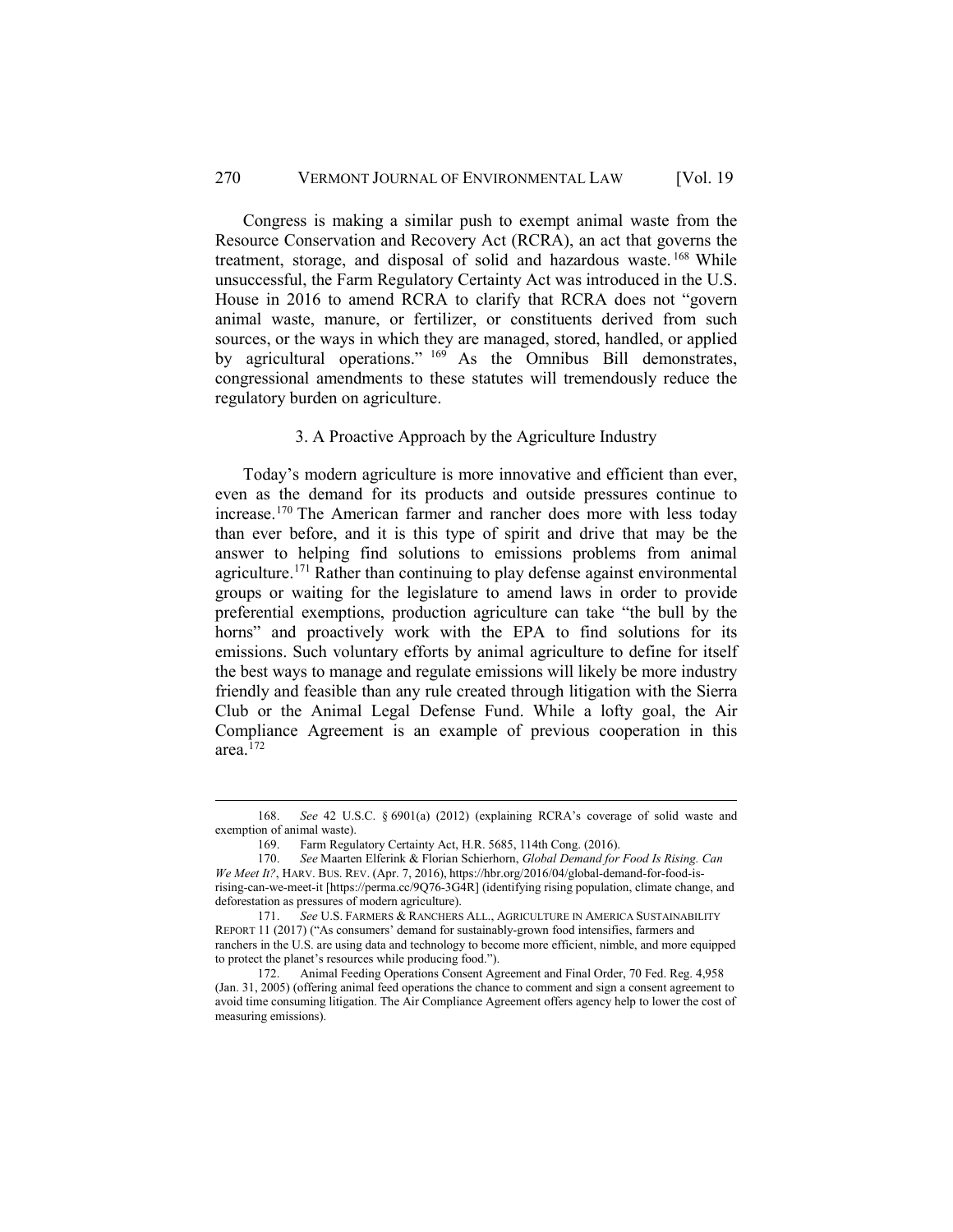Cooperative efforts will require the development of best management practices to help manage and mitigate emissions, and they may take on several different forms and vary industry by industry within production agriculture. Some of these best management practices can be split into either "pre-excretion strategies" or "post-excretion strategies." [173](#page-26-0) Preexcretion strategies can include diet manipulation where the use of feed additives and accurate feeding of dietary protein and amino acids (as well as sulfur) can be used to minimize the amount of nitrogen and sulfur (and thus ammonia and hydrogen sulfide) that may end up in urine and manure.<sup>174</sup> For instance, modification of the diet of feedlot cattle, through altering diet digestibility or the inclusion of additives, can change ammonia and methane emissions by 20-50%.<sup>[175](#page-26-2)</sup>

Post-excretion strategies focus on ways to manage and treat the manure in order to minimize emissions.[176](#page-26-3) For example, application of chemicals to manure may help reduce the amount of ammonia that is released. <sup>[177](#page-26-4)</sup> Furthermore, covering the facilities that store manure may help minimize the amount of ammonia released, and the use of more dry storage techniques, compared with wet storage, may reduce the amount of hydrogen sulfide released.[178](#page-26-5) For facilities that house livestock and poultry inside, ventilation systems can be equipped with filters or treatment systems that may capture emissions from being released into the air outside the building.<sup>[179](#page-26-6)</sup> Compared with surface manure application, sub-surface manure application with injectors has been shown to limit ammonia losses.<sup>[180](#page-26-7)</sup> Finally, as the technology improves and becomes more economical, anaerobic digesters may prove to be the most promising solution for reducing emissions. Anaerobic digesters are closed systems that utilize an anaerobic process to break down animal waste to produce biogas, which can then be used to fuel the system.<sup>[181](#page-26-8)</sup> This system can help reduce odors and emissions of GHGs, ammonia, and hydrogen sulfide while providing a CAFO a source of renewable energy.<sup>[182](#page-26-9)</sup>

<sup>173.</sup> GAY & KNOWLTON, *supra* note 41, at 4.<br>174 NAT'L RESEARCH COUNCIL *supra* note 1

NAT'L RESEARCH COUNCIL, *supra* note 17, at 36–38.

<sup>175.</sup> Cole, *supra* note 25, at 4.

<sup>176.</sup> GAY & KNOWLTON, *supra* note 41, at 4.

<sup>177.</sup> *Id.*

<sup>178.</sup> *Id.*

<sup>179.</sup> *Id.*

<sup>180.</sup> *Id.*

<span id="page-26-9"></span><span id="page-26-8"></span><span id="page-26-7"></span><span id="page-26-6"></span><span id="page-26-5"></span><span id="page-26-4"></span><span id="page-26-3"></span><span id="page-26-2"></span><span id="page-26-1"></span><span id="page-26-0"></span><sup>181.</sup> ENVTL. PROT. AGENCY, AGSTAR, RECOVERING VALUE FROM WASTE: ANAEROBIC DIGESTER SYSTEM BASICS 1 (2011).

<sup>182.</sup> *Id.*